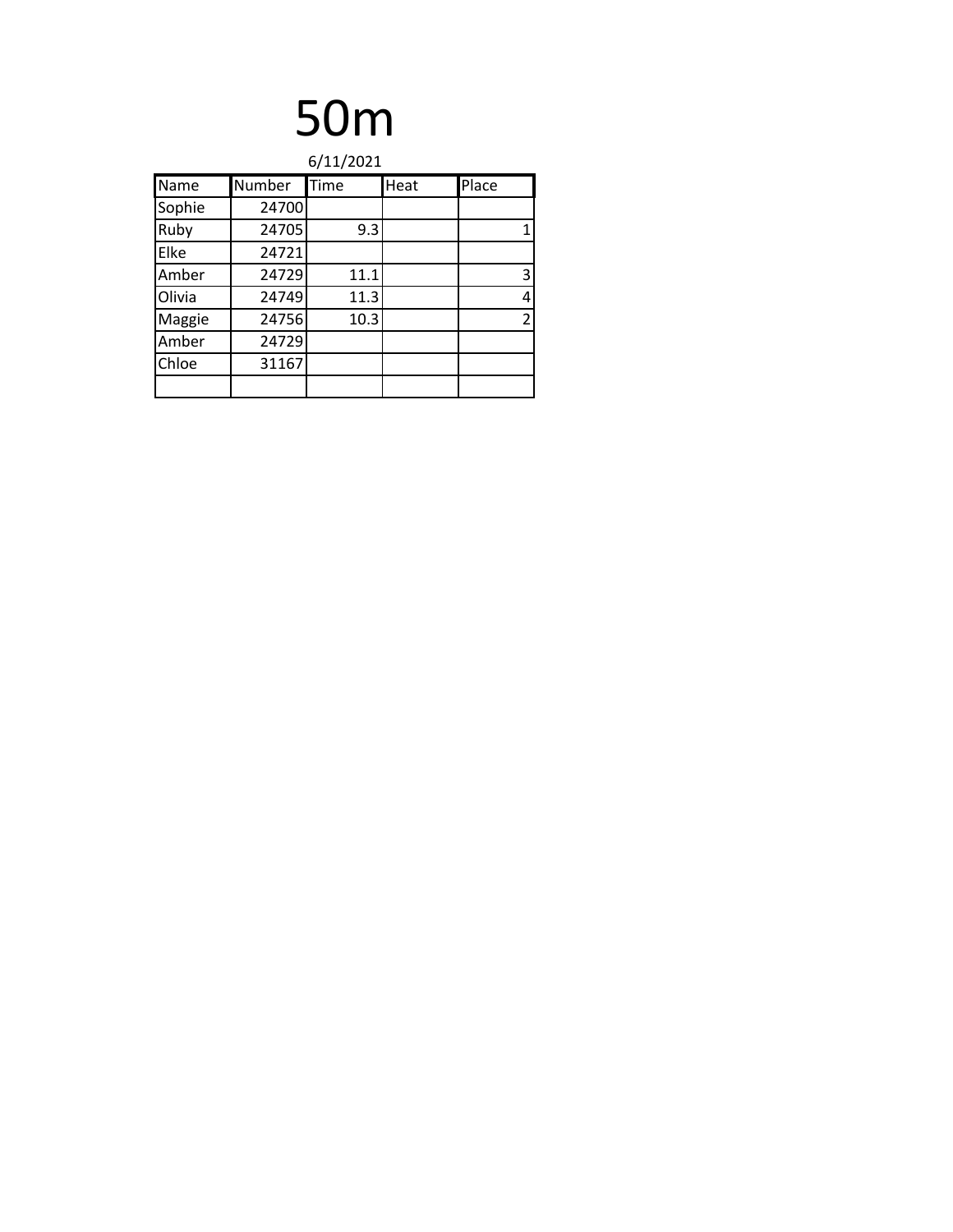| 4/12/2021 |        |            |                |                         |  |
|-----------|--------|------------|----------------|-------------------------|--|
| Name      | Number | Time       | Heat           | Place                   |  |
| Sophie    | 24700  |            |                |                         |  |
| Ruby      | 24705  | 13.69      | 1              | 1                       |  |
| Elke      | 24721  | 14.11      | $\overline{1}$ | $\overline{2}$          |  |
| Amber     | 24729  | 15.02      | $\overline{1}$ | $\overline{\mathbf{3}}$ |  |
| Olivia    | 24749  | 15.96      | 1              | 4                       |  |
| Maggie    | 24756  |            |                |                         |  |
| Amber     | 24729  |            |                |                         |  |
| Chloe     | 31167  | 18.04      | 1              | 5                       |  |
| Victoria  | 31215  |            |                |                         |  |
|           |        |            |                |                         |  |
|           |        | 15/01/2022 |                |                         |  |
| Name      | Number | Time       | Heat           | Place                   |  |
| Sophie    | 24700  |            |                |                         |  |
| Ruby      | 24705  | 12.06      | 1              | $\overline{1}$          |  |
| Elke      | 24721  |            |                |                         |  |
| Amber     | 24729  |            |                |                         |  |
| Olivia    | 24749  | 13.9       | 1              | $\overline{2}$          |  |
| Maggie    | 24756  |            |                |                         |  |
| Amber     | 24729  |            |                |                         |  |
|           |        |            |                |                         |  |
| Chloe     | 31167  |            |                |                         |  |
| Victoria  | 31215  | 16.9       | $\mathbf{1}$   | 3                       |  |

#### 22/01/2022

| Name     | Number | Time  | Heat | Place          |
|----------|--------|-------|------|----------------|
| Sophie   | 24700  |       |      |                |
| Ruby     | 24705  | 14.31 | 1    | $\overline{2}$ |
| Elke     | 24721  | 19.27 | 1    | 4              |
| Amber    | 24729  |       |      |                |
| Olivia   | 24749  | 18.39 | 1    | 3              |
| Maggie   | 24756  | 14.06 | 1    |                |
| Amber    | 24729  |       |      |                |
| Chloe    | 31167  |       |      |                |
| Victoria | 31215  |       |      |                |
|          |        |       |      |                |

| <b>JULIZULL</b> |               |             |      |       |  |
|-----------------|---------------|-------------|------|-------|--|
| Name            | <b>Number</b> | <b>Time</b> | Heat | Place |  |
| Sophie          | 24700         |             |      |       |  |
| Ruby            | 24705         | 14.53       |      |       |  |
| Elke            | 24721         | 16.45       |      | ੨     |  |
| Amber           | 24729         |             |      |       |  |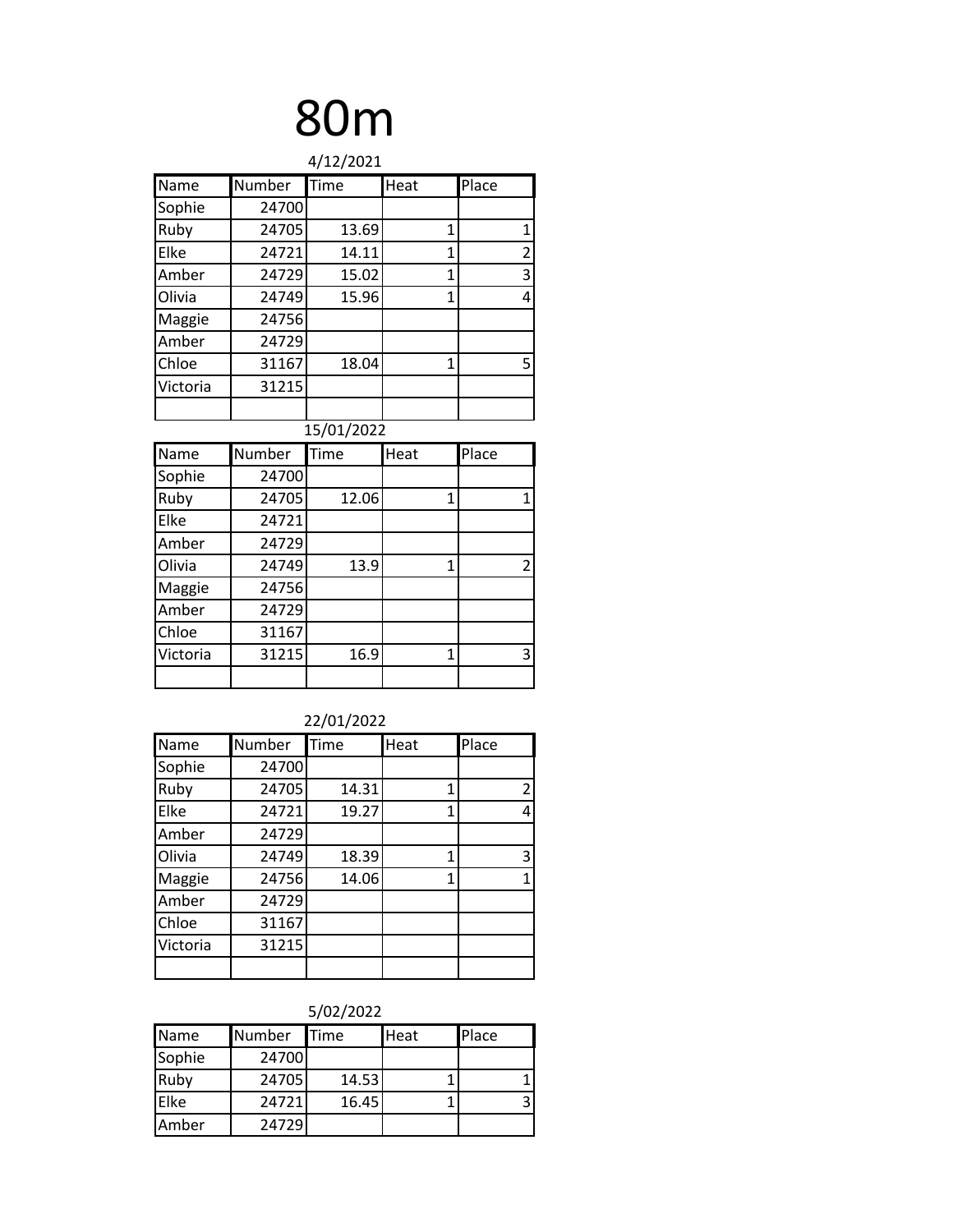| Olivia | 24749 | 17.55 |  |
|--------|-------|-------|--|
| Maggie | 24756 | 15.4  |  |
| Amber  | 24729 |       |  |
| Chloe  | 31167 | 18.16 |  |
|        |       |       |  |
|        |       |       |  |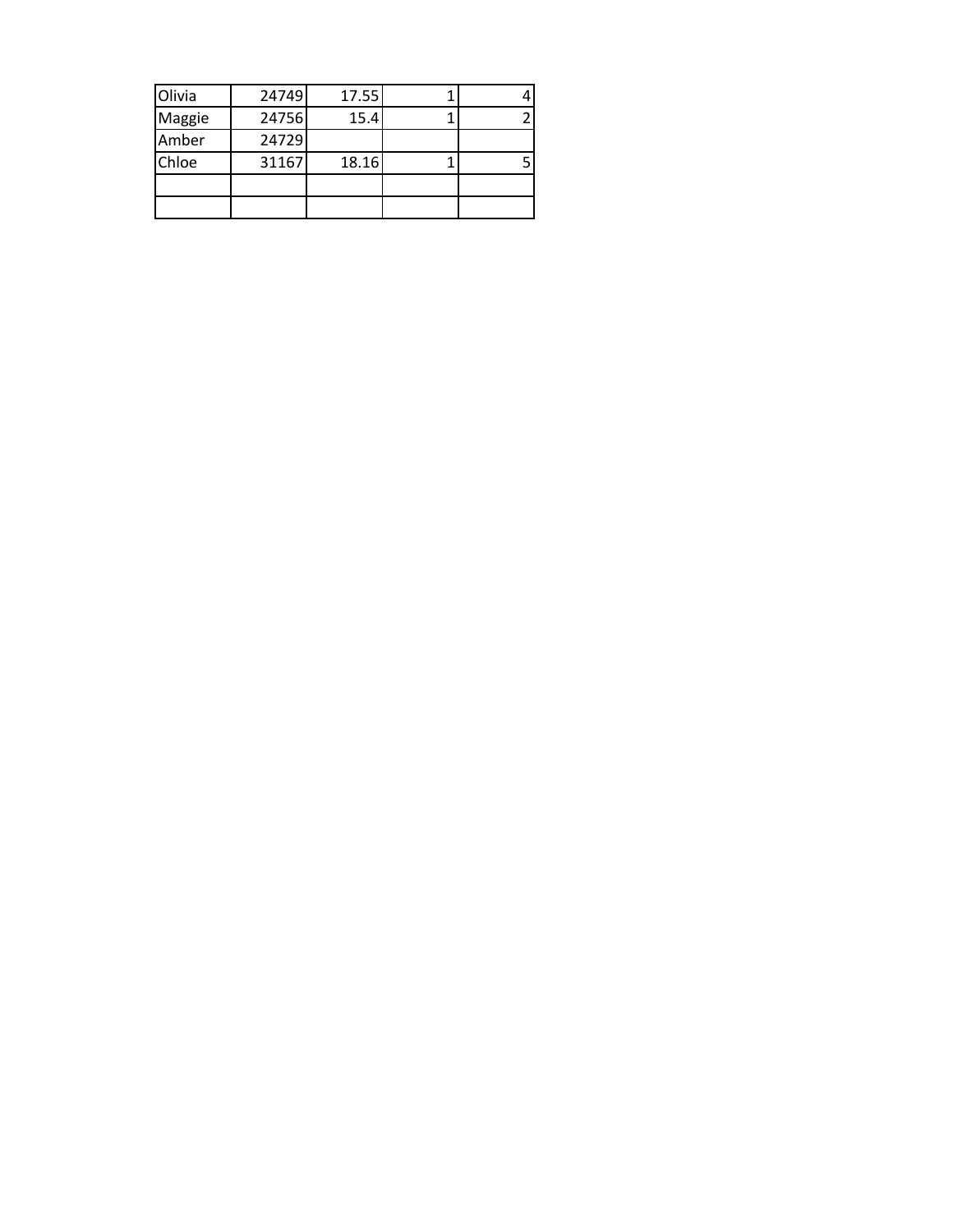| 30/10/2021 |        |       |      |       |
|------------|--------|-------|------|-------|
| Name       | Number | Time  | Heat | Place |
| Sophie     | 24700  |       |      |       |
| Ruby       | 24705  | 20.84 | 1    | 1     |
| Elke       | 24721  | 27    | 1    | 5     |
| Amber      | 24729  | 22.15 | 1    | 2     |
| Olivia     | 24749  | 22.45 | 1    | 3     |
| Maggie     | 24756  | 22.73 |      | 4     |
| Chloe      | 31167  |       |      |       |
| Victoria   |        |       |      |       |

#### 6/11/2021

| Name   | Number | Time | Heat | Place          |
|--------|--------|------|------|----------------|
| Sophie | 24700  |      |      |                |
| Ruby   | 24705  | 18.3 |      |                |
| Elke   | 24721  |      |      |                |
| Amber  | 24729  | 22.2 |      | 3              |
| Olivia | 24749  | 22.6 |      | 4              |
| Maggie | 24756  | 1.6  |      | $\overline{2}$ |
|        |        |      |      |                |
|        |        |      |      |                |

#### 20/11/2021

| Name     | Number | Time  | Heat | Place |
|----------|--------|-------|------|-------|
| Sophie   | 24700  |       |      |       |
| Ruby     | 24705  | 18.8  | 1    |       |
| Elke     | 24721  | 23.14 | 1    |       |
| Amber    | 24729  | 23.04 | 1    |       |
| Olivia   | 24749  | 23.67 | 1    |       |
| Maggie   | 24756  | 19.77 | 1    |       |
| Chloe    | 31167  | 24.11 | 1    |       |
| Victoria |        |       |      |       |

11/12/2021

| Name   | Number | Time  | Heat | Place |
|--------|--------|-------|------|-------|
| Sophie | 24700  |       |      |       |
| Ruby   | 24705  | 19.4  | 1    |       |
| Elke   | 24721  | 22.18 | 1    | 3     |
| Amber  | 24729  | 22.67 |      | 5     |
| Olivia | 24749  | 22.41 | 1    |       |
| Maggie | 24756  | 20.44 | 1    |       |
| Chloe  | 31167  |       |      |       |
|        |        |       |      |       |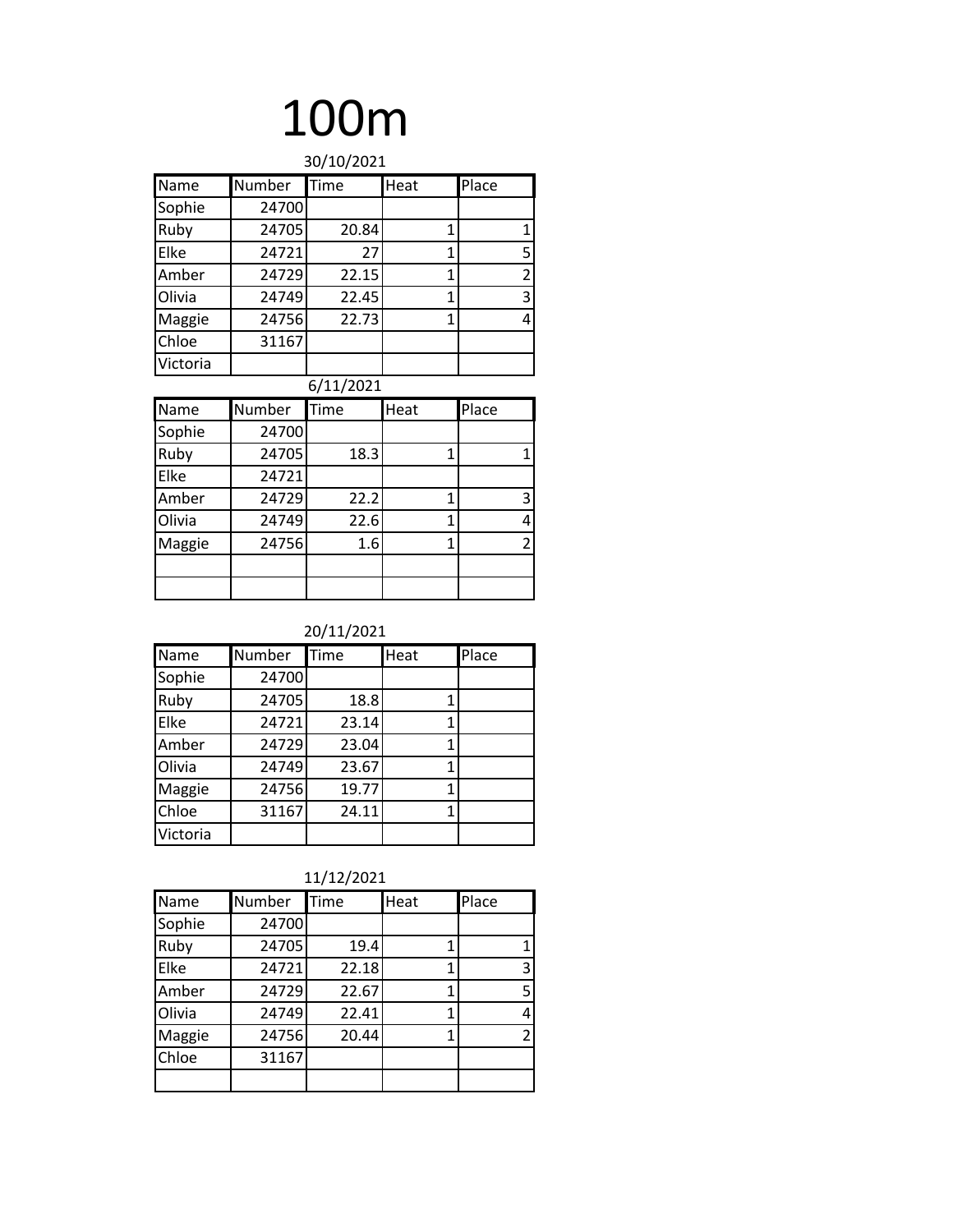#### 22/01/2022

| Name     | Number | Time  | Heat | Place          |
|----------|--------|-------|------|----------------|
| Sophie   | 24700  | 18.42 |      |                |
| Ruby     | 24705  |       |      |                |
| Elke     | 24721  | 20.22 |      | 3              |
| Amber    | 24729  |       |      |                |
| Olivia   | 24749  | 23.08 |      | 4              |
| Maggie   | 24756  | 19.62 |      | $\overline{2}$ |
| Chloe    | 31167  |       |      |                |
| Victoria |        |       |      |                |

#### 5/02/2022

| Name   | Number | Time  | Heat | Place |
|--------|--------|-------|------|-------|
| Sophie | 24700  |       |      |       |
| Ruby   | 24705  | 18.67 | 1    |       |
| Elke   | 24721  | 20.65 | 1    | 3     |
| Amber  | 24729  |       |      |       |
| Olivia | 24749  | 22.18 | 1    |       |
| Maggie | 24756  | 19.65 | 1    | 2     |
| Chloe  | 31167  | 23.48 | 1    | 5     |
|        |        |       |      |       |

#### 12/02/2022

| Name     | Number | Time  | Heat | Place |
|----------|--------|-------|------|-------|
| Sophie   | 24700  |       |      |       |
| Ruby     | 24705  | 18.11 |      |       |
| Elke     | 24721  | 21.96 |      | 3     |
| Amber    | 24729  | 22.9  |      | 5     |
| Olivia   | 24749  | 22.53 |      | 4     |
| Maggie   | 24756  | 19.85 |      | 2     |
| Chloe    | 31167  | 23.49 |      | 7     |
| Victoria |        | 23.21 |      |       |

| Name     | Number | Time  | Heat | Place          |
|----------|--------|-------|------|----------------|
| Sophie   | 24700  |       |      |                |
| Ruby     | 24705  | 17.53 |      |                |
| Elke     | 24721  | 19.83 |      | $\overline{2}$ |
| Amber    | 24729  | 23    |      | 4              |
| Olivia   | 24749  | 22.44 |      | 3              |
| Maggie   | 24756  |       |      |                |
| Chloe    | 31167  |       | 1    |                |
| Victoria |        | 25.59 | 2    |                |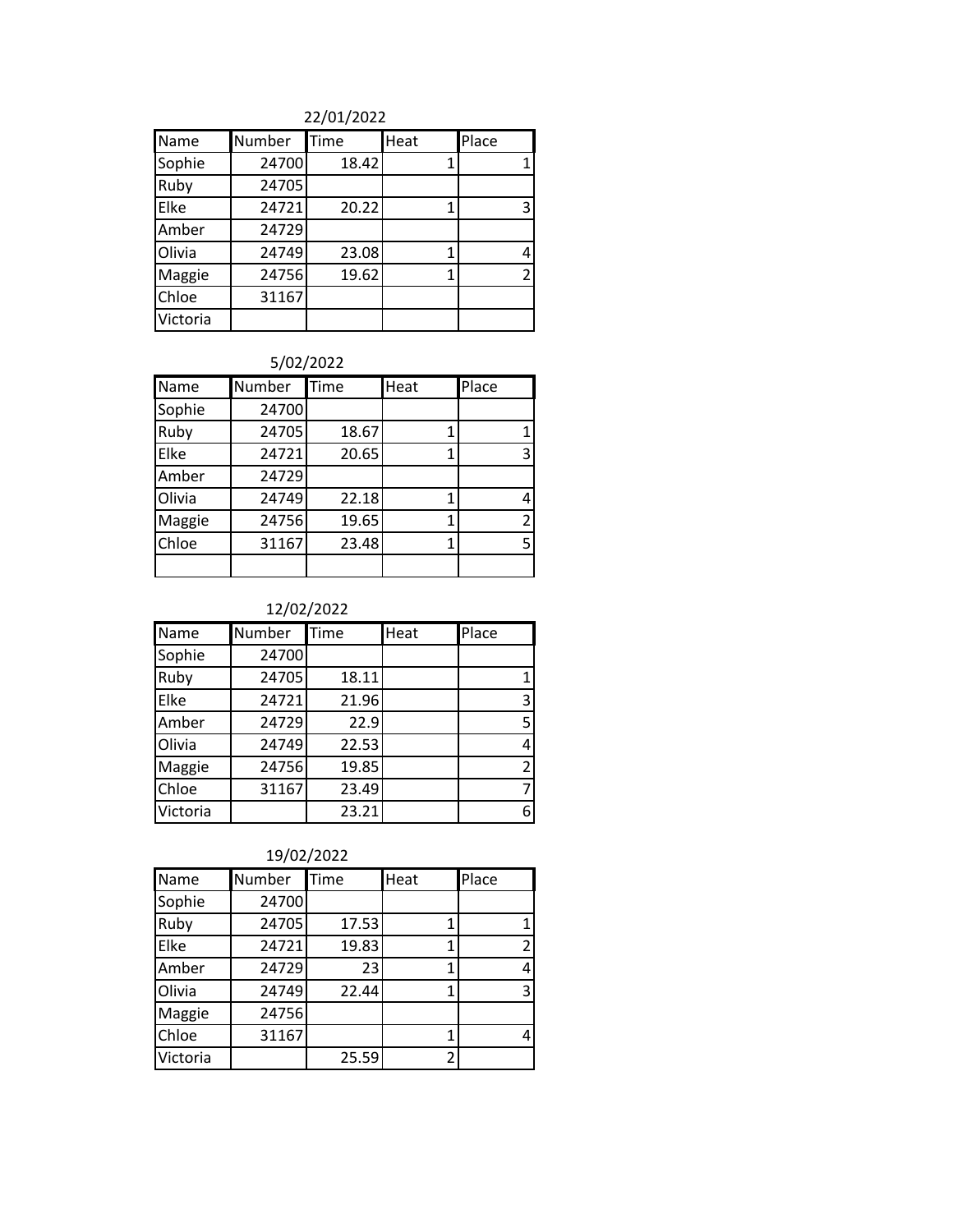| 30/10/2021 |        |                |      |                |
|------------|--------|----------------|------|----------------|
| Name       | Number | Time           | Heat | Place          |
| Sophie     | 24700  |                |      |                |
| Ruby       | 24705  | 46.09          | 1    | 1              |
| Elke       |        | 24721 1.100.73 | 1    | 4              |
| Amber      | 24729  | 51.86          | 1    | $\overline{2}$ |
| Olivia     | 24749  | 53.02          | 1    | 3              |
| Maggie     | 24756  |                |      |                |
| Amber      | 24729  |                |      |                |
| Chloe      | 31167  |                |      |                |
| Victoria   | 31215  |                |      |                |
|            |        |                |      |                |

#### 13/11/2021

| Name     | Number | Time | Heat           | Place         |
|----------|--------|------|----------------|---------------|
| Sophie   | 24700  |      |                |               |
| Ruby     | 24705  | 42.3 | $\mathbf{1}$   |               |
| Elke     | 24721  |      |                |               |
| Amber    | 24729  | 53.6 | $\overline{1}$ | 3             |
| Olivia   | 24749  |      |                |               |
| Maggie   | 24756  | 42.5 | 1              | $\mathcal{P}$ |
| Amber    | 24729  |      |                |               |
| Chloe    | 31167  | 58.1 | 1              | 4             |
| Victoria | 31215  |      |                |               |
|          |        |      |                |               |

#### 4/12/2021

| Name     | Number | Time | Heat | Place          |
|----------|--------|------|------|----------------|
| Sophie   | 24700  |      |      |                |
| Ruby     | 24705  | 43.4 |      | 1              |
| Elke     | 24721  |      |      |                |
| Amber    | 24729  | 50.6 |      | 3              |
| Olivia   | 24749  | 63   |      | 4              |
| Maggie   | 24756  | 45.6 |      | $\overline{2}$ |
| Amber    | 24729  |      |      |                |
| Chloe    | 31167  |      |      |                |
| Victoria | 31215  |      |      |                |
|          |        |      |      |                |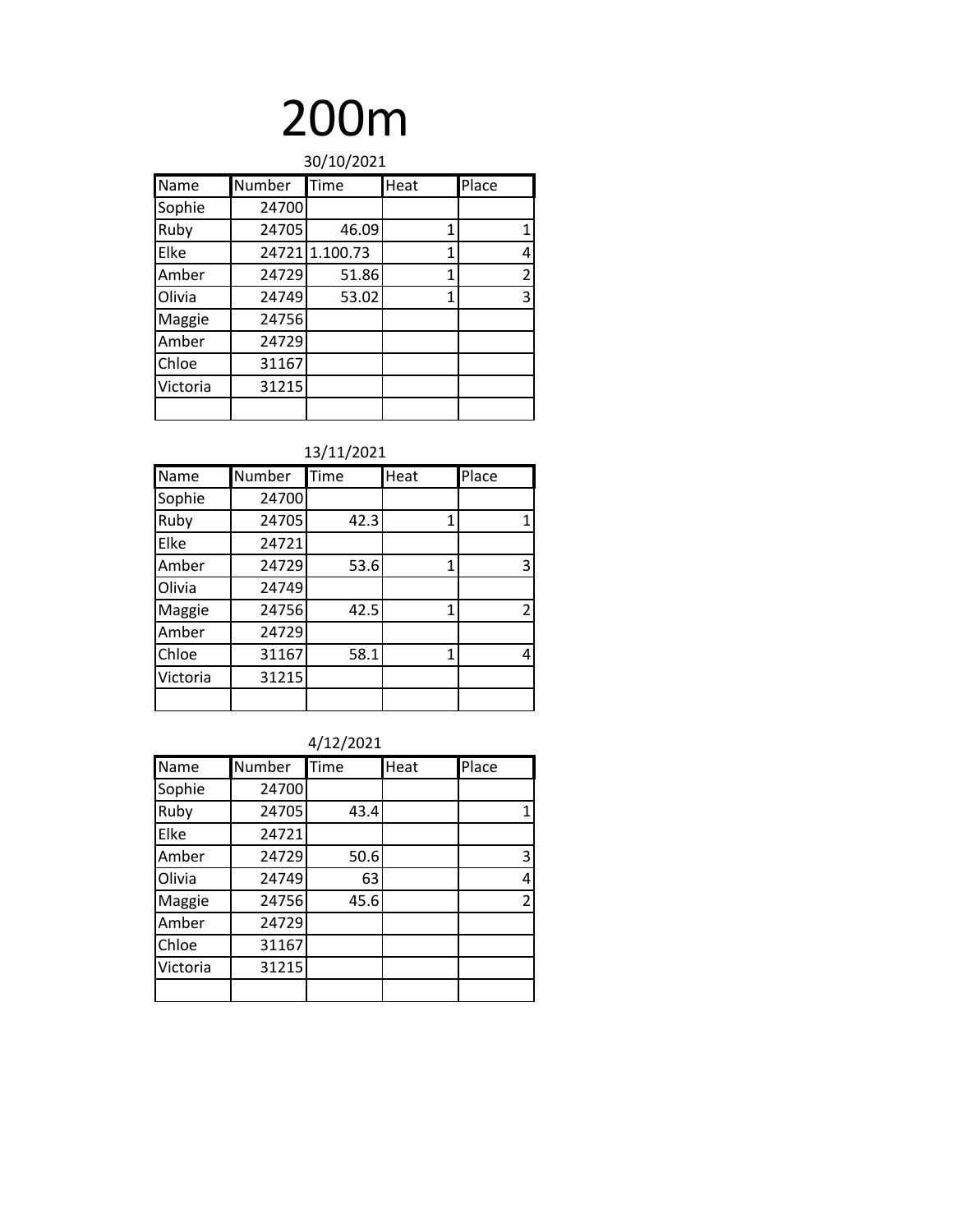15/01/2022

| Name     | Number | Time  | Heat | Place          |
|----------|--------|-------|------|----------------|
| Sophie   | 24700  |       |      |                |
| Ruby     | 24705  | 39.87 | 1    | 1              |
| Elke     | 24721  |       |      |                |
| Amber    | 24729  |       |      |                |
| Olivia   | 24749  | 52.21 | 1    | $\overline{2}$ |
| Maggie   | 24756  |       |      |                |
| Amber    | 24729  |       |      |                |
| Chloe    | 31167  |       |      |                |
| Victoria | 31215  | 57.37 | 1    | 3              |
|          |        |       |      |                |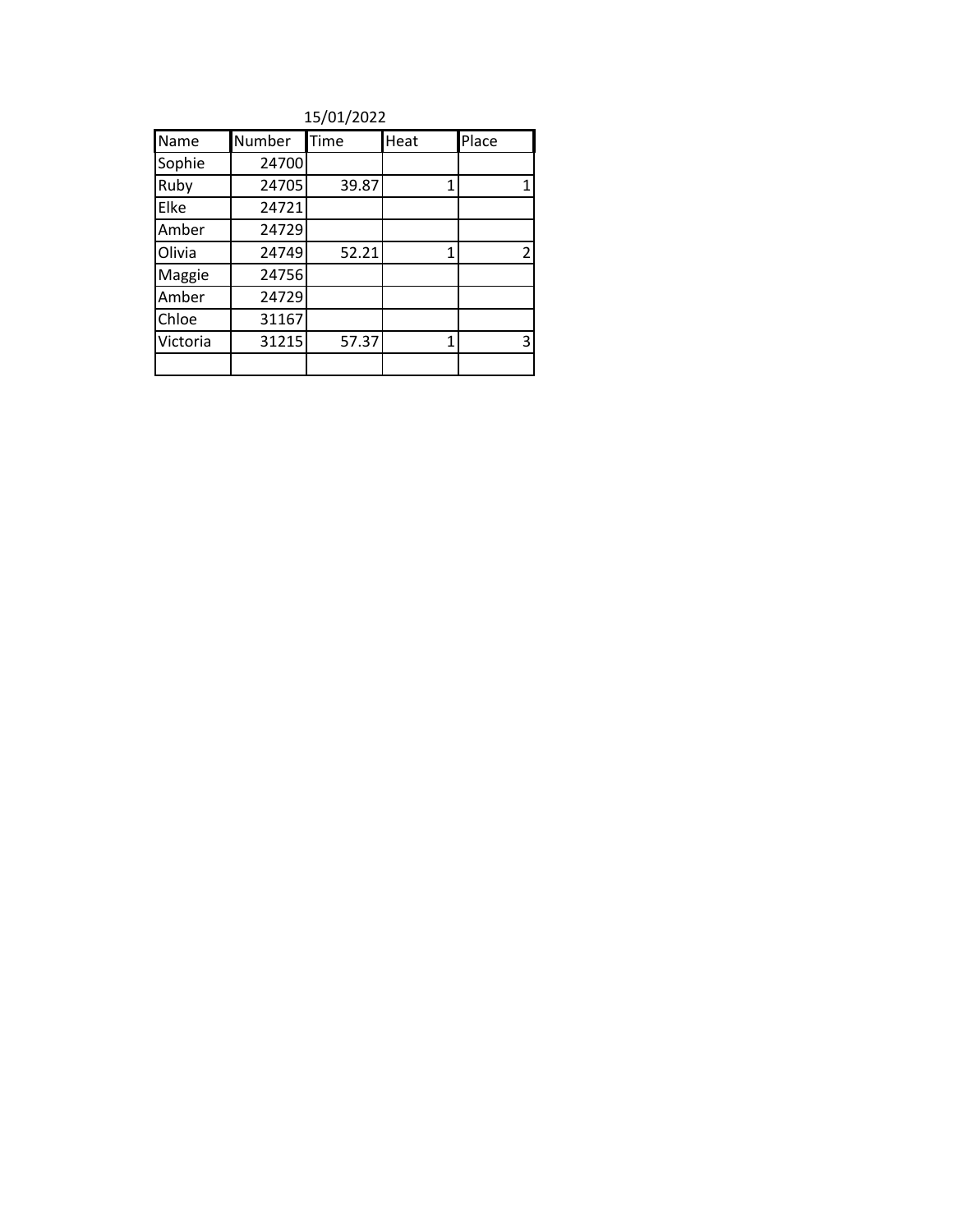| 22/01/2022 |        |      |      |       |
|------------|--------|------|------|-------|
| Name       | Number | Time | Heat | Place |
| Sophie     | 24700  |      |      |       |
| Ruby       | 24705  |      |      |       |
| Elke       | 24721  |      |      |       |
| Amber      | 24729  |      |      |       |
| Olivia     | 24749  |      |      |       |
| Maggie     | 24756  |      |      |       |
| Amber      | 24729  |      |      |       |
| Chloe      | 31167  |      |      |       |
| Victoria   | 31215  |      |      |       |
|            |        |      |      |       |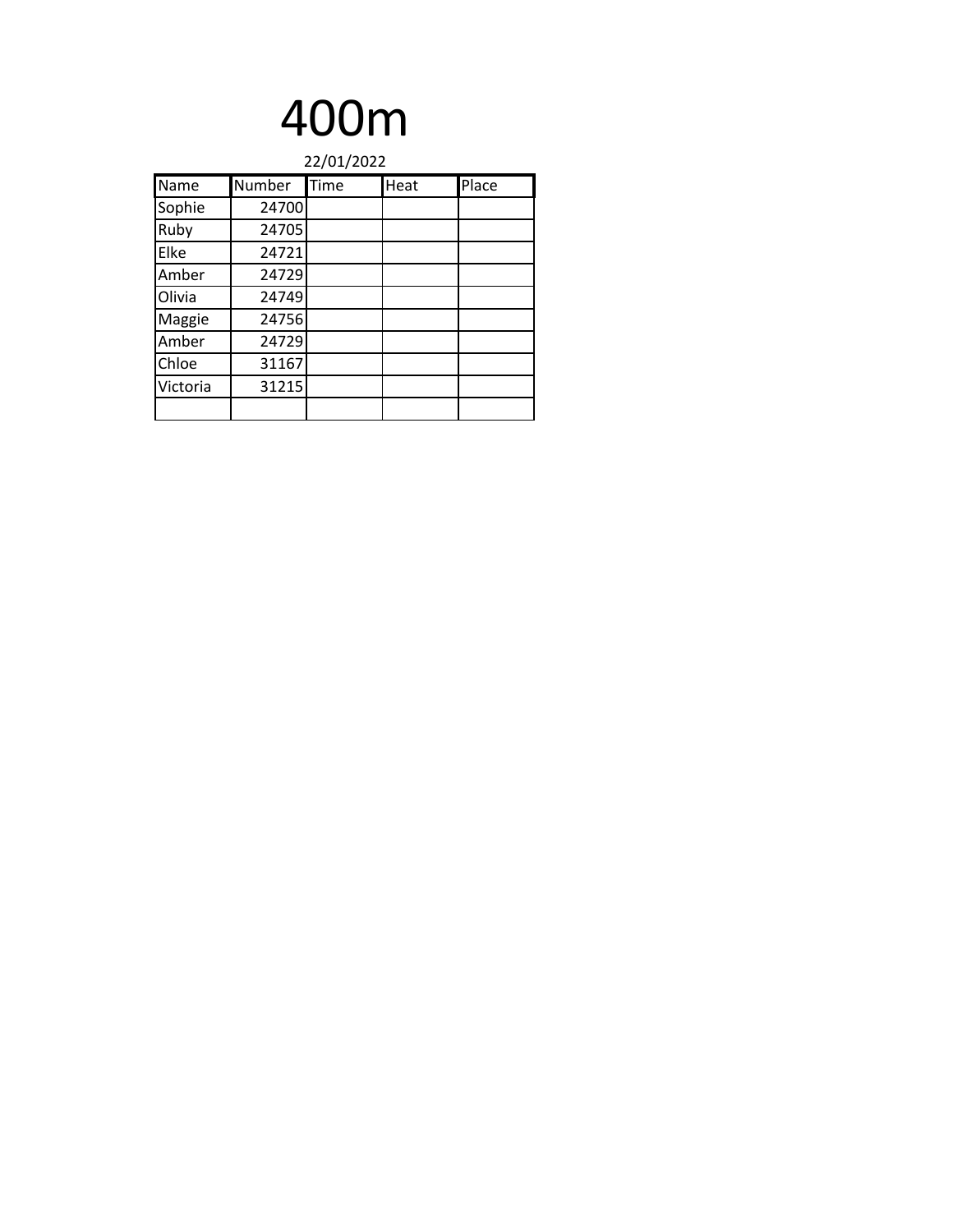# Cross Country

| 30/10/2021 |        |      |                |              |
|------------|--------|------|----------------|--------------|
| Name       | Number | Time | Heat           | Place        |
| Sophie     | 24700  |      |                |              |
| Ruby       | 24705  |      |                |              |
| Elke       | 24721  | 44.5 | 1              | 2            |
| Amber      | 24729  | 43   | 1              | $\mathbf{1}$ |
| Olivia     | 24749  | 46.7 | $\overline{2}$ | 1            |
| Maggie     | 24756  |      |                |              |
| Amber      | 24729  |      |                |              |
| Chloe      | 31167  |      |                |              |
| Victoria   | 31215  |      |                |              |
|            |        |      |                |              |

#### 13/11/2021

| Name     | Number | Time | Heat | Place          |
|----------|--------|------|------|----------------|
| Sophie   | 24700  |      |      |                |
| Ruby     | 24705  |      |      | 1              |
| Elke     | 24721  |      |      | $\overline{2}$ |
| Amber    | 24729  |      |      | 3              |
| Olivia   | 24749  |      |      | 4              |
| Maggie   | 24756  |      |      | 1              |
| Amber    | 24729  |      |      |                |
| Chloe    | 31167  |      |      | 5              |
| Victoria | 31215  |      |      |                |
|          |        |      |      |                |

#### 4/12/2021

| Name     | Number | Time | Heat | Place          |
|----------|--------|------|------|----------------|
| Sophie   | 24700  |      |      |                |
| Ruby     | 24705  |      |      |                |
| Elke     | 24721  |      |      | 3              |
| Amber    | 24729  |      |      | 4              |
| Olivia   | 24749  |      |      | $\overline{2}$ |
| Maggie   | 24756  |      |      | 1              |
| Amber    | 24729  |      |      |                |
| Chloe    | 31167  |      |      | 5              |
| Victoria | 31215  |      |      |                |
|          |        |      |      |                |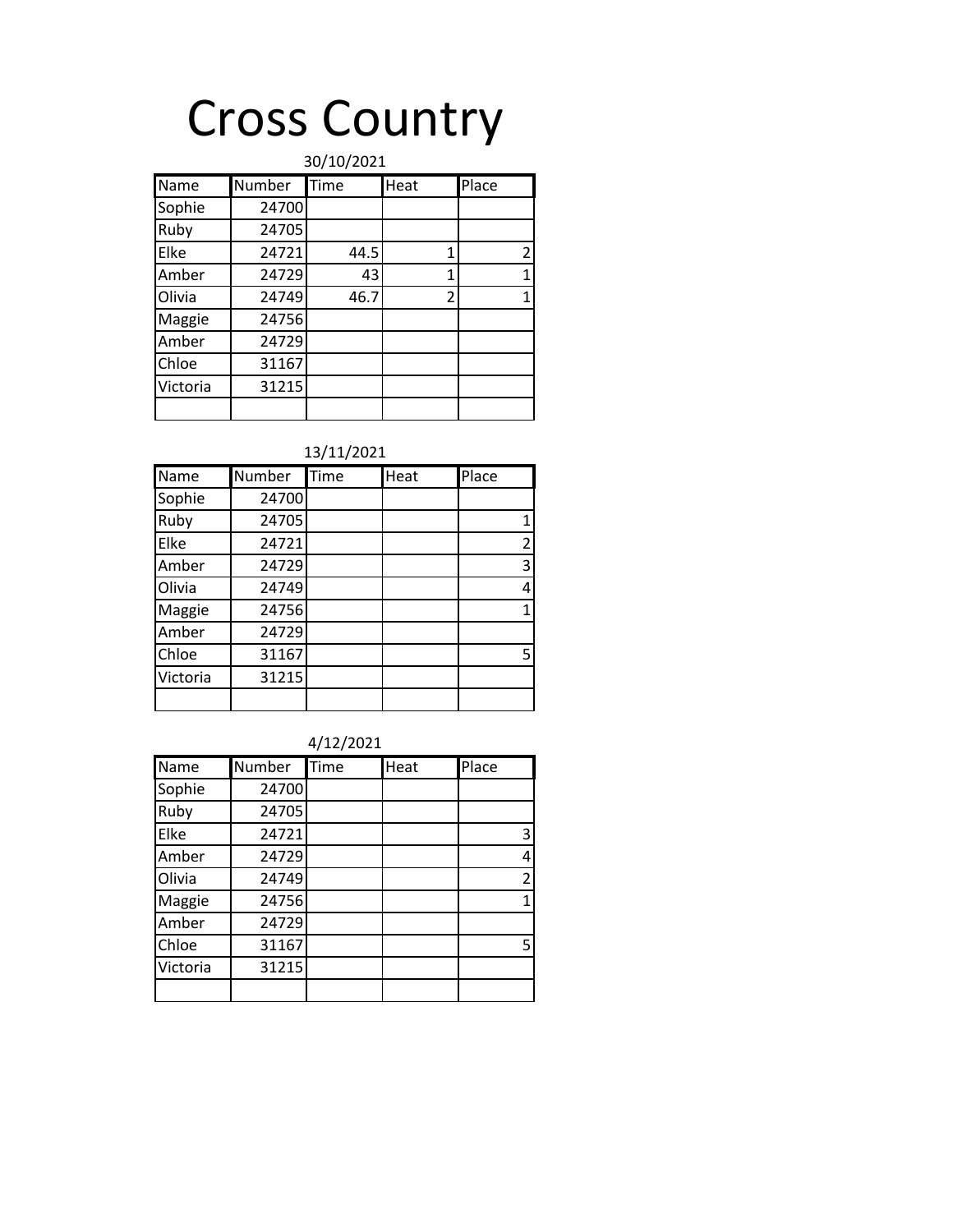#### 11/12/2021

| Name     | Number | Time  | Heat | Place          |
|----------|--------|-------|------|----------------|
| Sophie   | 24700  |       |      |                |
| Ruby     | 24705  | 43.76 |      | 1              |
| Elke     | 24721  | 47.43 |      | 3              |
| Amber    | 24729  | 57.4  |      | 5              |
| Olivia   | 24749  | 48.98 |      | 4              |
| Maggie   | 24756  | 44.24 |      | $\overline{2}$ |
| Amber    | 24729  |       |      |                |
| Chloe    | 31167  |       |      |                |
| Victoria | 31215  |       |      |                |
|          |        |       |      |                |

#### 22/01/2022

| Name     | Number | Time  | Heat | Place |
|----------|--------|-------|------|-------|
| Sophie   | 24700  |       |      |       |
| Ruby     | 24705  | 57.06 |      | 2     |
| Elke     | 24721  |       |      |       |
| Amber    | 24729  |       |      |       |
| Olivia   | 24749  | 1.02  |      | 3     |
| Maggie   | 24756  | 45.2  |      |       |
| Amber    | 24729  |       |      |       |
| Chloe    | 31167  |       |      |       |
| Victoria | 31215  |       |      |       |
|          |        |       |      |       |

| Name     | Number | Time | Heat | Place |
|----------|--------|------|------|-------|
| Sophie   | 24700  |      |      |       |
| Ruby     | 24705  |      |      | 2     |
| Elke     | 24721  |      |      | 1     |
| Amber    | 24729  |      |      | 5     |
| Olivia   | 24749  |      |      | 4     |
| Maggie   | 24756  |      |      | 3     |
| Amber    | 24729  |      |      |       |
| Chloe    | 31167  |      |      | 7     |
| Victoria | 31215  |      |      | 6     |
|          |        |      |      |       |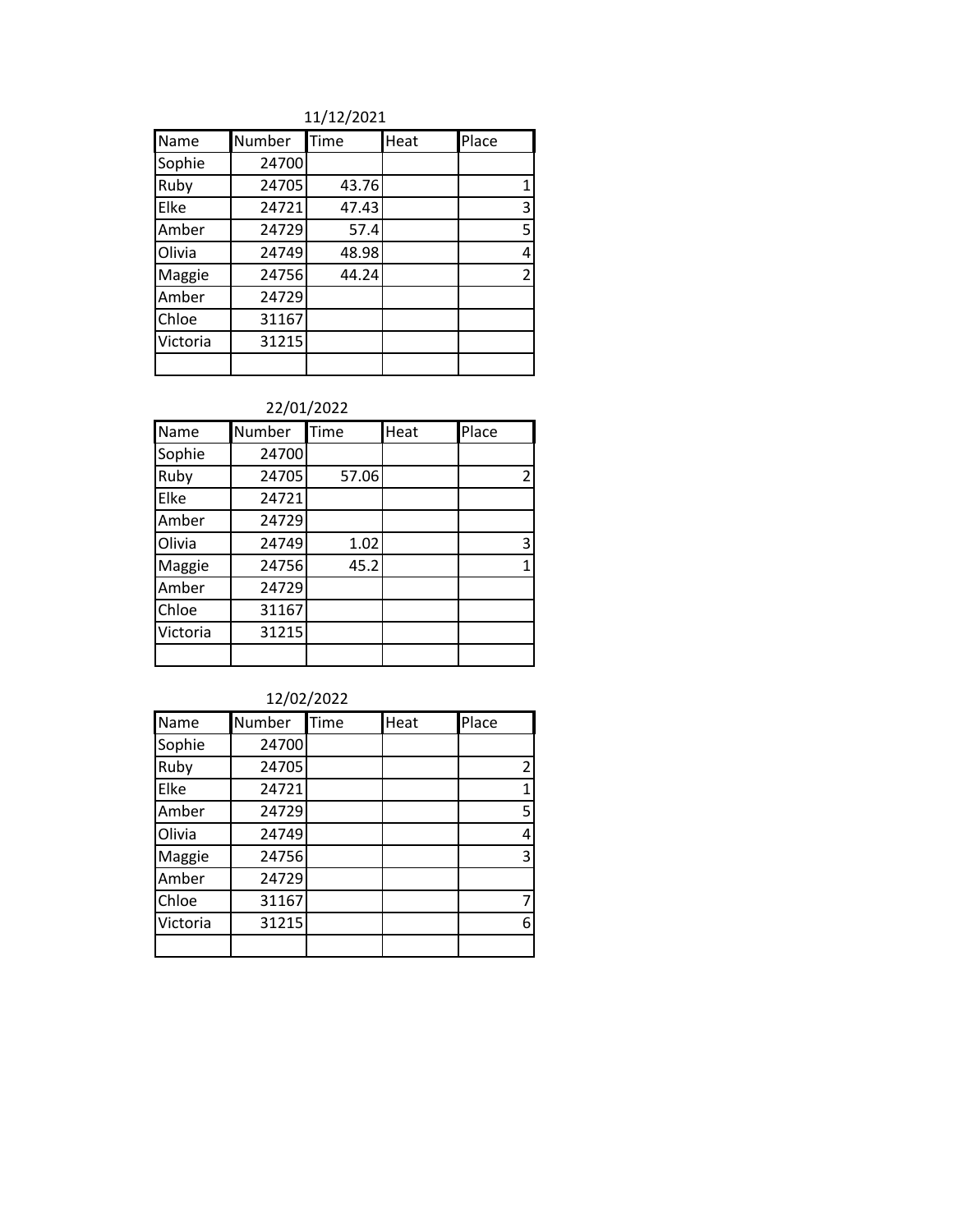| Name     | Number | Time          | Heat | Place          |
|----------|--------|---------------|------|----------------|
| Sophie   | 24700  |               |      |                |
| Ruby     | 24705  | 47.53         |      | 1              |
| Elke     | 24721  |               |      |                |
| Amber    | 24729  |               |      |                |
| Olivia   | 24749  | 52.54         |      | $\overline{2}$ |
| Maggie   | 24756  |               |      |                |
| Amber    | 24729  |               |      |                |
| Chloe    | 31167  |               |      |                |
| Victoria |        | 31215 1.05.93 |      | 3              |
|          |        |               |      |                |

| Name     | Number | Time | Heat | Place |
|----------|--------|------|------|-------|
| Sophie   | 24700  |      |      |       |
| Ruby     | 24705  |      |      | 2     |
| Elke     | 24721  |      |      | 1     |
| Amber    | 24729  |      |      |       |
| Olivia   | 24749  |      |      | 4     |
| Maggie   | 24756  |      |      |       |
| Amber    | 24729  |      |      | 3     |
| Chloe    | 31167  |      |      | 6     |
| Victoria | 31215  |      |      | 5     |
|          |        |      |      |       |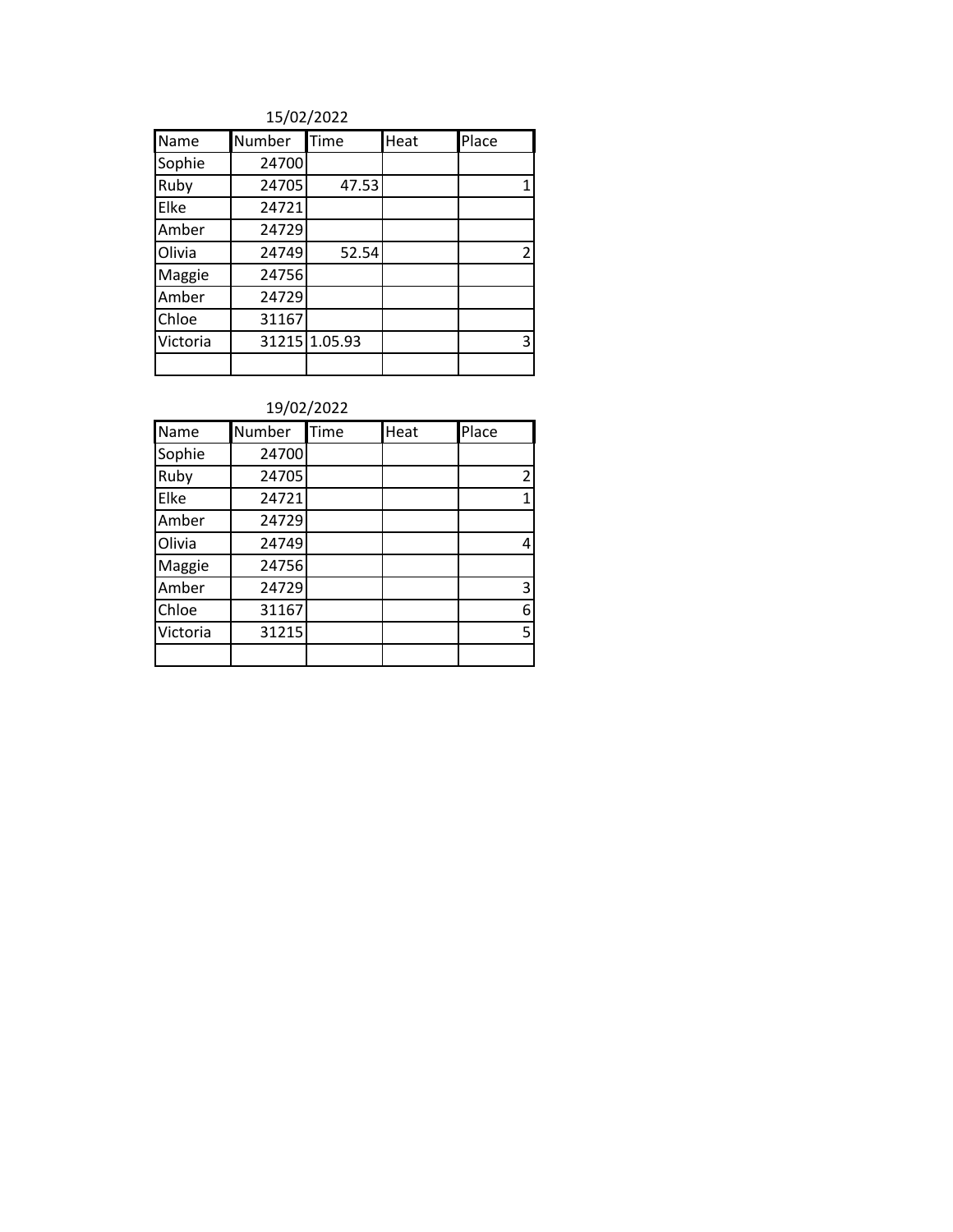### **Discus**

|          | 11/12/2021 |            |      |      |             |                |  |  |
|----------|------------|------------|------|------|-------------|----------------|--|--|
| Name     | Number     | <b>Ist</b> | 2nd  | 3rd  | <b>Best</b> | Pos            |  |  |
| Sophie   | 24700      |            |      |      |             |                |  |  |
| Ruby     | 24705      | 5.77       | 5.68 | 7.88 | 7.88        | 1              |  |  |
| Elke     | 24721      | 6.13       |      |      | 6.13        | $\overline{2}$ |  |  |
| Amber    | 24729      | 3.1        | 4.73 | 4.06 | 4.73        | 4              |  |  |
| Olivia   | 24749      | 3.69       | 3.95 | 4.77 | 4.77        | 3              |  |  |
| Maggie   | 24756      | 4.73       | 3.75 | 4.73 | 4.73        | 4              |  |  |
| Amber    | 24729      |            |      |      |             |                |  |  |
| Chloe    | 31167      |            |      |      |             |                |  |  |
| Victoria |            |            |      |      |             |                |  |  |
|          |            |            |      |      |             |                |  |  |

#### 20/11/2021

| Name     | Number | Ist  | 2nd  | 3rd  | <b>Best</b> | Pos |
|----------|--------|------|------|------|-------------|-----|
| Sophie   | 24700  |      |      |      |             |     |
| Ruby     | 24705  | 4.5  | 6.07 | 6.35 |             |     |
| Elke     | 24721  | 3.5  | 4.5  | 3.7  |             |     |
| Amber    | 24729  | 4.32 | 5.56 | 5.42 |             |     |
| Olivia   | 24749  | 4.82 | 4.57 | 5.07 |             |     |
| Maggie   | 24756  | 4.8  | 4.95 | 5.8  |             |     |
| Chloe    | 31167  | 3.2  | 4.1  | 2.8  |             |     |
| Victoria |        |      |      |      |             |     |
|          |        |      |      |      |             |     |

| Name     | Number | Ist  | 2nd  | 3rd  | Best | Pos |
|----------|--------|------|------|------|------|-----|
| Sophie   | 24700  |      |      |      |      |     |
| Ruby     | 24705  | 6.26 | 6.98 | 8.38 | 8.55 |     |
| Elke     | 24721  | 7.38 | 4.63 | 6.34 | 7.58 | 2   |
| Amber    | 24729  |      |      |      |      |     |
| Olivia   | 24749  | 4.98 | 4.42 | 4.7  | 5.14 | 4   |
| Maggie   | 24756  | 4.63 | 4.07 | 6.07 | 6.07 | 3   |
| Amber    | 24729  |      |      |      |      |     |
| Chloe    | 31167  |      |      |      |      |     |
| Victoria |        |      |      |      |      |     |
|          |        |      |      |      |      |     |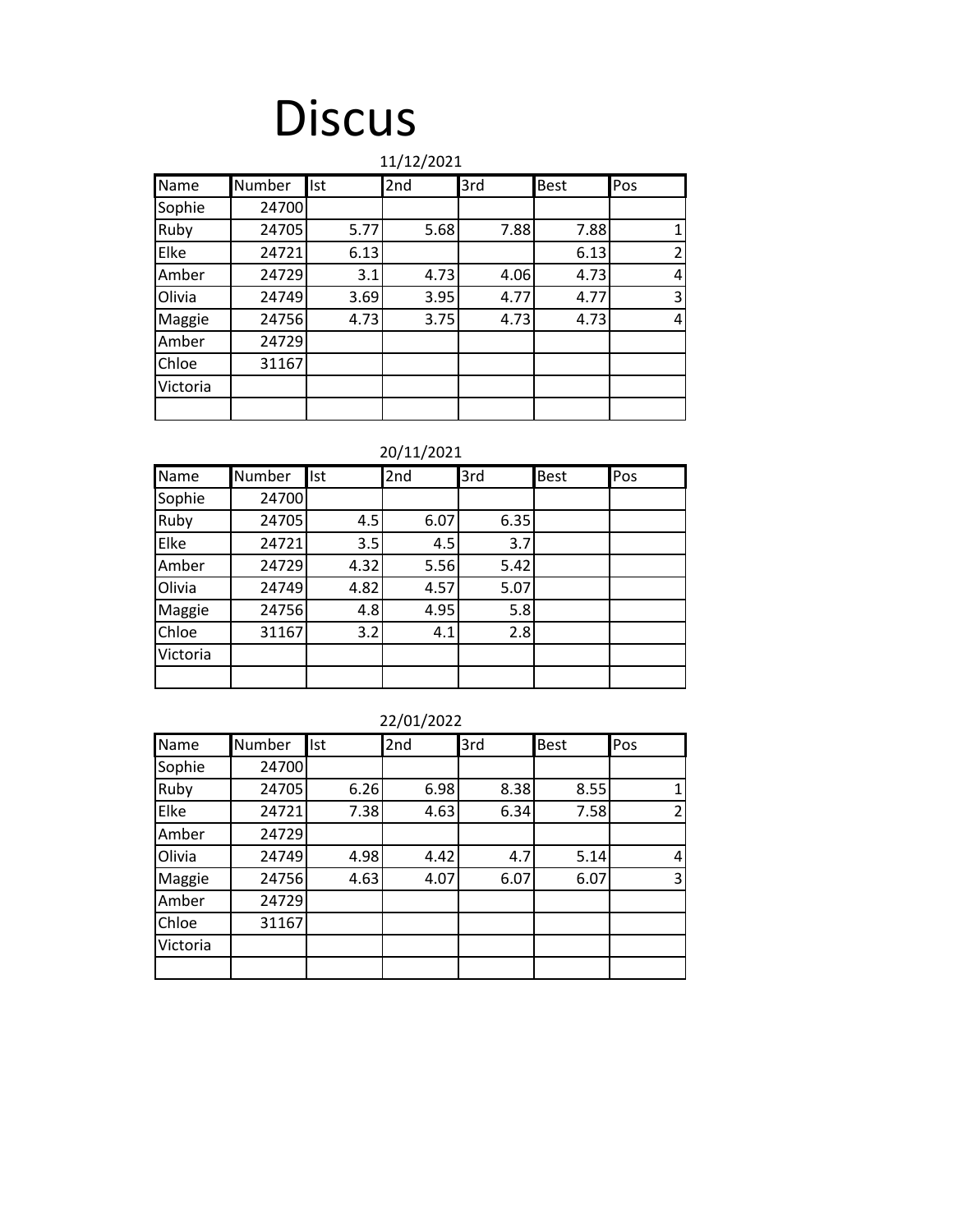12/02/2022

| Name     | <b>Number</b> | Ist  | 2nd  | 3rd   | <b>Best</b> | Pos            |
|----------|---------------|------|------|-------|-------------|----------------|
| Sophie   | 24700         |      |      |       |             |                |
| Ruby     | 24705         | 5.25 | 8.95 | 10.71 | 10.71       |                |
| Elke     | 24721         | 4.2  | 5.23 | 5.37  | 5.37        | 6              |
| Amber    | 24729         | 4.9  | 4.33 | 4.56  | 4.9         | 4              |
| Olivia   | 24749         | 4.62 | 4.7  | 5.83  | 5.83        | $\overline{2}$ |
| Maggie   | 24756         | 3.85 | 2.37 | 0     | 3.85        | 7              |
| Chloe    | 31167         | 3.94 | 4.57 | 3.45  | 4.57        | 5              |
| Victoria |               | 4.37 | 5.48 | 5.82  | 5.82        | 3              |
|          |               |      |      |       |             |                |

| Name     | Number | <b>Ist</b> | 2nd  | 3rd  | <b>Best</b> | Pos |
|----------|--------|------------|------|------|-------------|-----|
| Sophie   | 24700  |            |      |      |             |     |
| Ruby     | 24705  | 6.52       | 7.57 | 8.42 |             |     |
| Elke     | 24721  | 5.12       | 5.64 | 5.32 |             |     |
| Amber    | 24729  | 4.9        | 4.62 | 3.46 |             |     |
| Olivia   | 24749  | 5.37       | 4.36 | 4.66 |             |     |
| Maggie   | 24756  |            |      |      |             |     |
| Chloe    | 31167  | 5.2        | 4.5  | 4.41 |             |     |
| Victoria |        | 5.25       | 5.48 | 5.57 |             |     |
|          |        |            |      |      |             |     |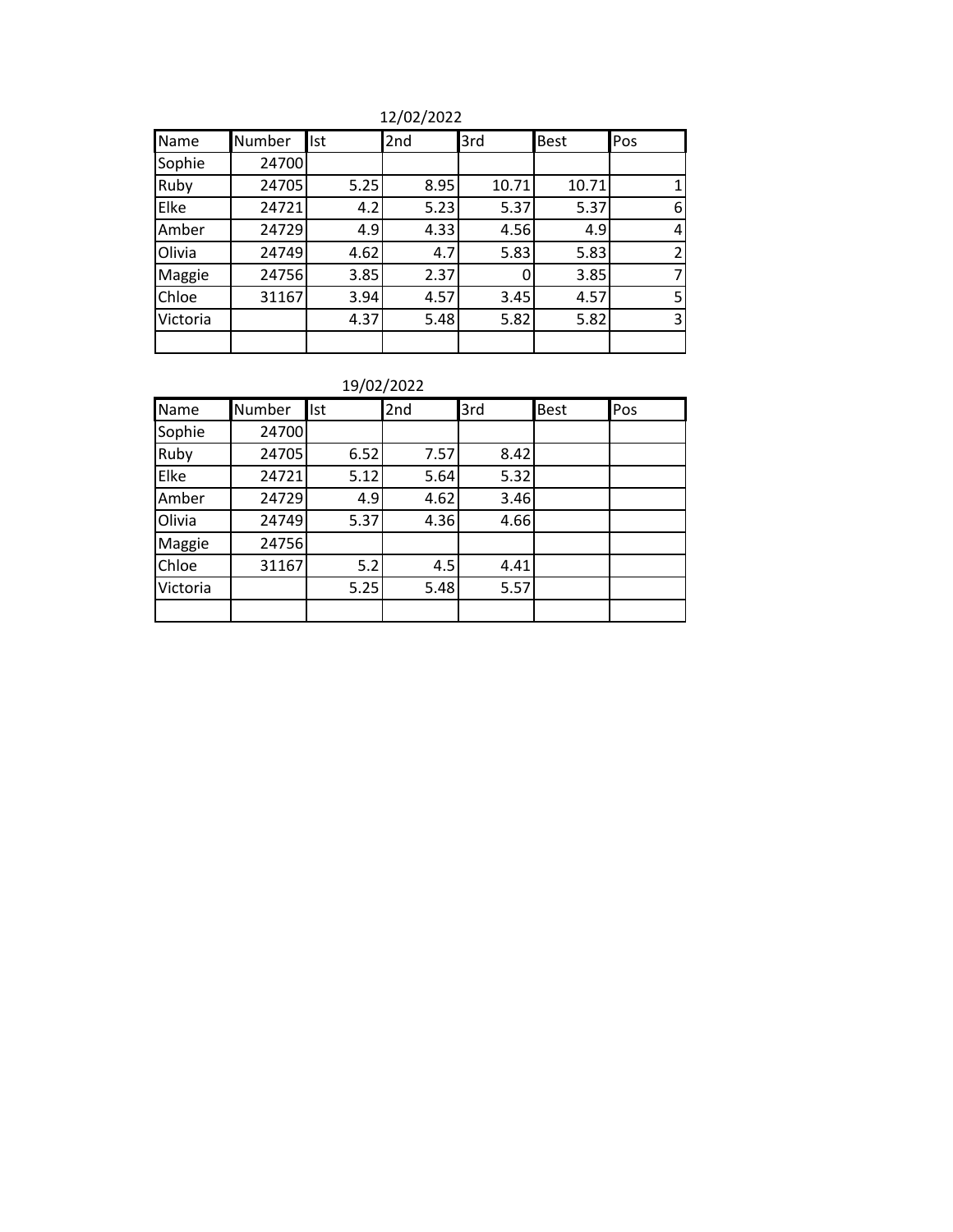# High Jump

|          |         |    | 6/11/2021  |    |          |
|----------|---------|----|------------|----|----------|
| Name     | Number  | 50 | 60         | 70 | 80 Pos   |
| Sophie   | 24700   |    |            |    |          |
| Ruby     | 24705 x |    | X          | X  |          |
| Elke     | 24721   |    |            |    |          |
| Amber    | 24729   |    |            |    |          |
| Olivia   | 24749   |    |            |    |          |
| Maggie   | 24756 x |    |            |    |          |
| Amber    | 24729   |    |            |    |          |
| Chloe    | 31167   |    |            |    |          |
| victoria | 31215   |    |            |    |          |
|          |         |    |            |    |          |
|          |         |    | 11/12/2021 |    |          |
|          |         |    |            |    |          |
| Name     | Number  | 50 | 60         | 70 | $80$ Pos |
| Sophie   | 24700   |    |            |    |          |
| Ruby     | 24705 x |    | X          | X  |          |
| Elke     | 24721 x |    | X          | X  |          |
| Amber    | 24729   |    |            |    |          |
| Olivia   | 24749 x |    | X          | X  |          |
| Maggie   | 24756 x |    | X          |    |          |
| Amber    | 24729   |    |            |    |          |
| Chloe    | 31167   |    |            |    |          |
| victoria | 31215   |    |            |    |          |

| Name     | Number    | 50 | 60 | 70 | 80 Pos |
|----------|-----------|----|----|----|--------|
| Sophie   | 24700     |    |    |    |        |
| Ruby     | 24705     |    |    |    |        |
| Elke     | $24721$ x |    | X  | X  |        |
| Amber    | 24729     |    |    |    |        |
| Olivia   | $24749$ x |    | X  | X  |        |
| Maggie   | 24756     |    |    |    |        |
| Amber    | 24729     |    |    |    |        |
| Chloe    | 31167     |    |    |    |        |
| victoria | $31215$ x |    |    |    |        |
|          |           |    |    |    |        |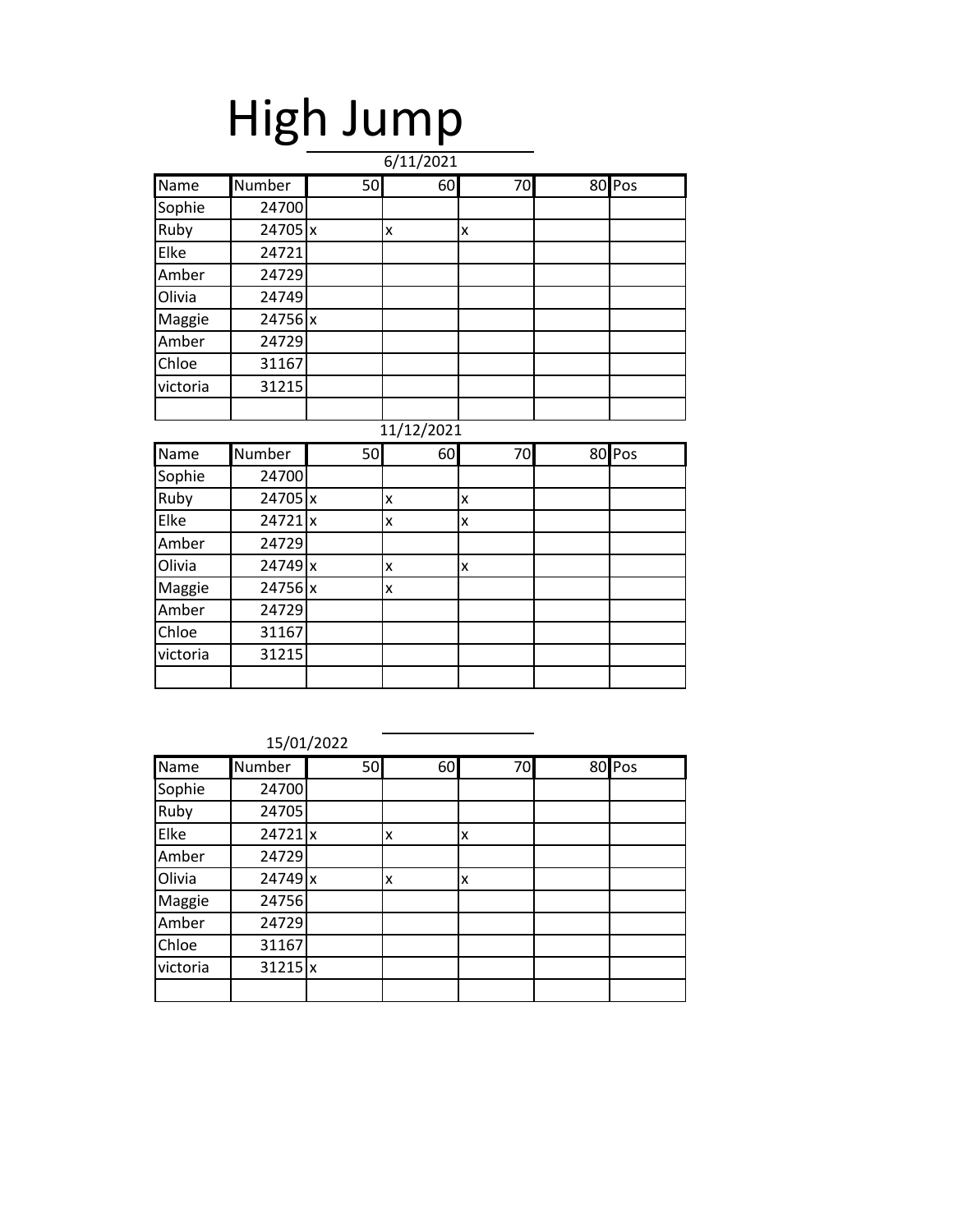| Name     | Number  | 50 |   | $70$ 3rd | <b>Best</b> | Pos |
|----------|---------|----|---|----------|-------------|-----|
| Sophie   | 24700   |    |   |          |             |     |
| Ruby     | 24705   |    |   |          |             |     |
| Elke     | 24721   |    |   |          |             |     |
| Amber    | 24729   |    |   |          |             |     |
| Olivia   | 24749   |    |   |          |             |     |
| Maggie   | 24756 x |    | X |          |             |     |
| Amber    | 24729   |    |   |          |             |     |
| Chloe    | 31167   |    |   |          |             |     |
| victoria |         |    |   |          |             |     |
|          |         |    |   |          |             |     |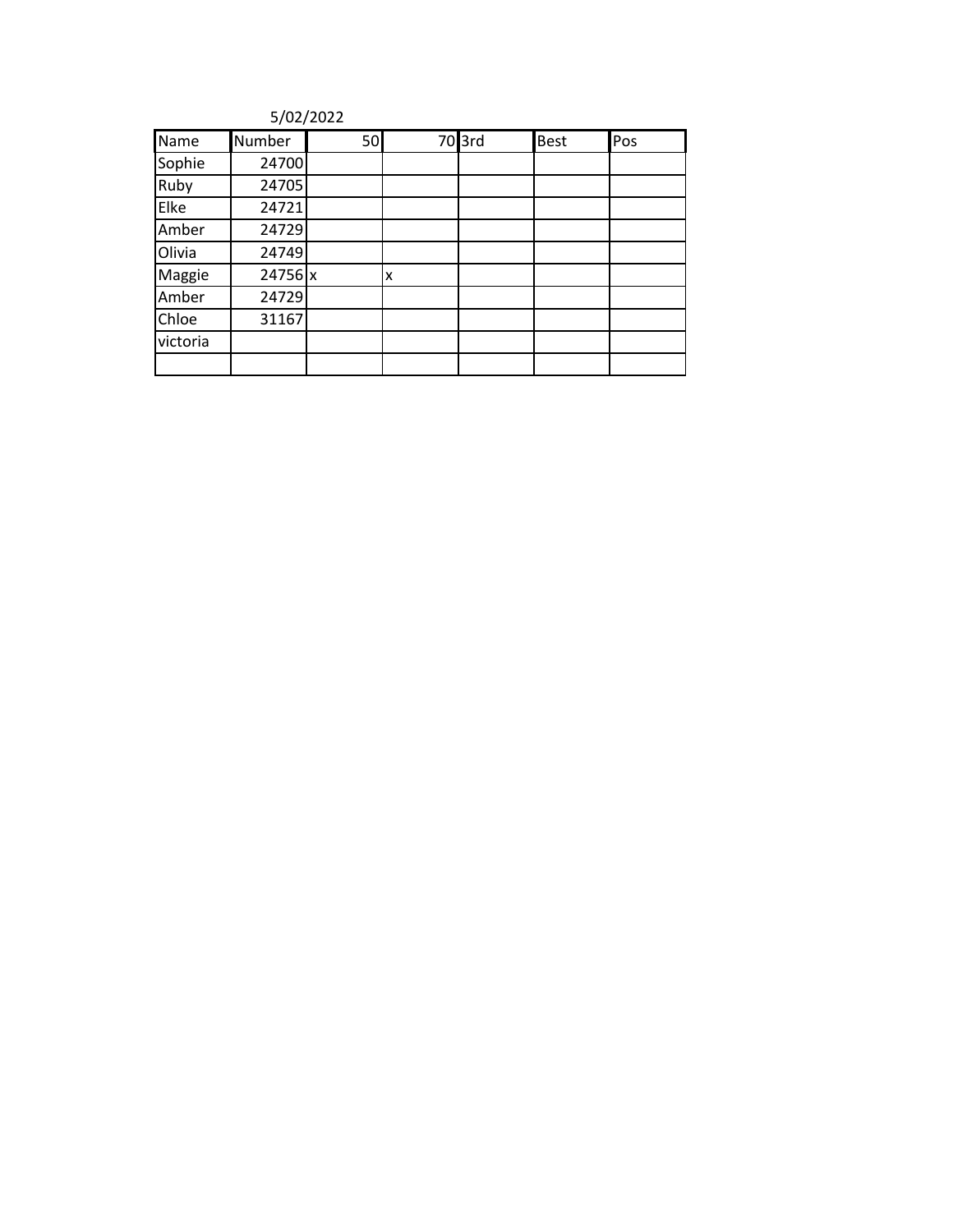### Hurdles

| 13/11/2021 |        |      |      |       |  |  |  |
|------------|--------|------|------|-------|--|--|--|
| Name       | Number | Time | Heat | Place |  |  |  |
| Sophie     | 24700  |      |      |       |  |  |  |
| Ruby       | 24705  | 14.1 |      | 1     |  |  |  |
| Elke       | 24721  | 14.8 | 1    | 2     |  |  |  |
| Amber      | 24729  | 15.4 | 1    | 3     |  |  |  |
| Olivia     | 24749  | 16.6 | 1    | 4     |  |  |  |
| Maggie     | 24756  |      |      |       |  |  |  |
| Amber      | 24729  |      |      |       |  |  |  |
| Chloe      | 31167  | 17.7 | 1    | 5     |  |  |  |
|            |        |      |      |       |  |  |  |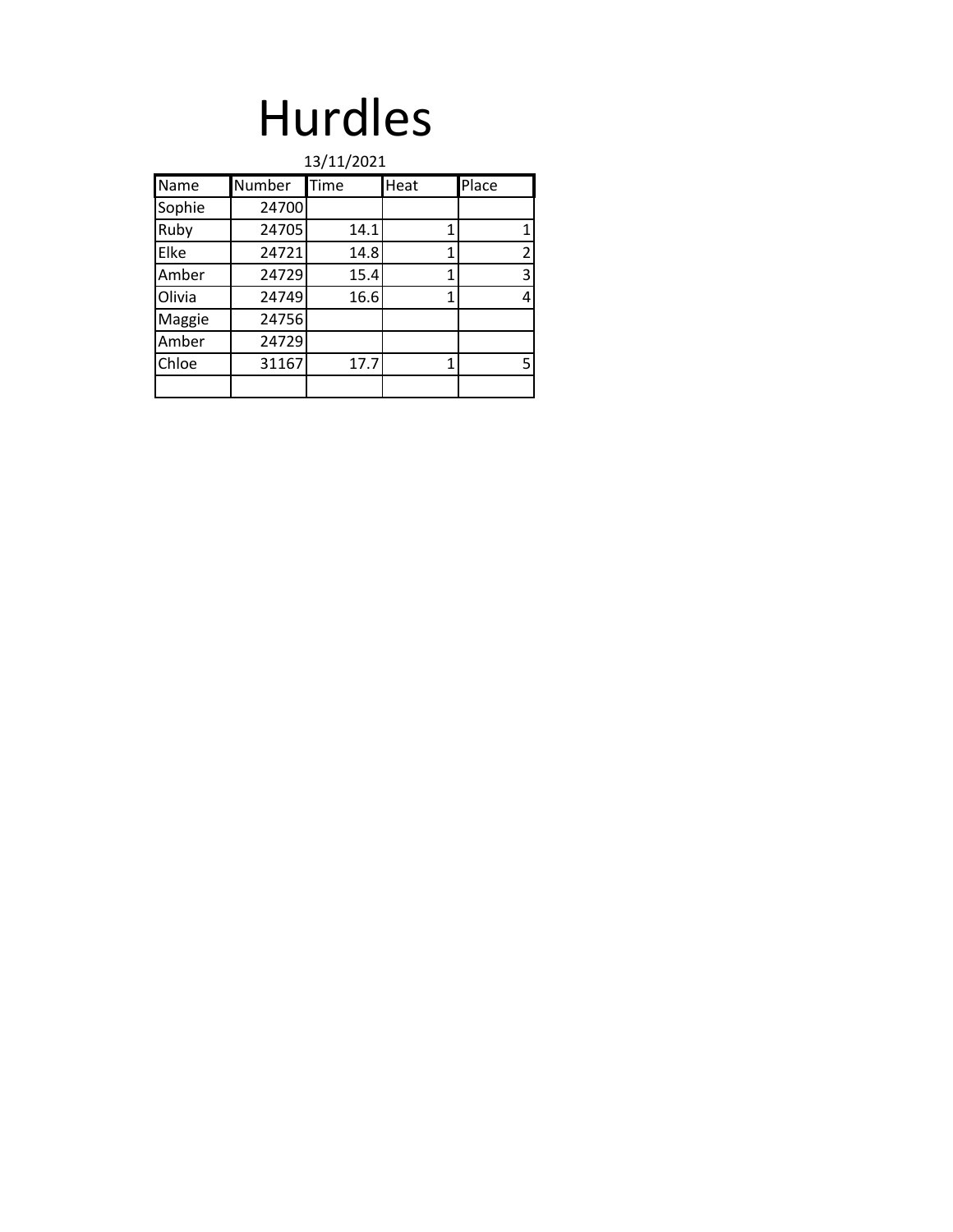### Long jump  $1/2021$

|          | 13/11/2021 |      |      |      |             |                |  |
|----------|------------|------|------|------|-------------|----------------|--|
| Name     | Number     | Ist  | 2nd  | 3rd  | <b>Best</b> | Pos            |  |
| Sophie   | 24700      |      |      |      |             |                |  |
| Ruby     | 24705      | 2.76 | 2.43 | 2.48 | 2.76        | 1              |  |
| Elke     | 24721      | 2.47 | 2.3  | 2.23 | 2.47        | 3              |  |
| Amber    | 24729      | 1.99 | 2.22 | 1.86 | 2.22        | 3              |  |
| Olivia   | 24749      | 1.86 | 1.85 | 1.92 | 1.92        | 4              |  |
| Maggie   | 24756      | 2.2  | 2.11 | 2.59 | 2.59        | $\overline{2}$ |  |
| Amber    | 24729      |      |      |      |             |                |  |
| Chloe    | 31167      | 2.22 | 2.05 | 1.78 | 2.22        | 3              |  |
| victoria | 31215      |      |      |      |             |                |  |
|          |            |      |      |      |             |                |  |
|          |            |      |      |      |             |                |  |

| 20/11/2021 |
|------------|
|------------|

| Name     | Number | Ist  | 2nd       | 3rd  | <b>Best</b> | Pos            |
|----------|--------|------|-----------|------|-------------|----------------|
| Sophie   | 24700  |      |           |      |             |                |
| Ruby     | 24705  | 3.05 | 2.94      | 2.5  | 3.05        | 1              |
| Elke     | 24721  | 2.35 | 2.48      | 2.44 | 2.48        | 3              |
| Amber    | 24729  | 2.34 | 2.2       | 2.25 | 2.34        | 1              |
| Olivia   | 24749  | 2.08 | 2.14      | 2.12 | 2.14        | $\overline{2}$ |
| Maggie   | 24756  | 1.84 | 3.03      | 2.48 | 3.03        | $\overline{2}$ |
| Chloe    | 31167  | 1.82 | 1.78      | 1.88 | 1.88        | 6              |
| victoria | 31215  |      |           |      |             |                |
|          |        |      |           |      |             |                |
|          |        |      | 4/12/2021 |      |             |                |
| Name     | Number | Ist  | 2nd       | 3rd  | <b>Best</b> | Pos            |
| Sophie   | 24700  |      |           |      |             |                |
| Ruby     | 24705  | 2.46 | 2.44      | 2.51 | 2.51        | 3              |
| Elke     | 24721  | 2.78 | 2.36      | 2.31 | 2.78        | $\overline{2}$ |

Amber | 24729| 2.48| 2.06| 2.35| 2.48| 4 Olivia | 24749 | 1.9 | 2.13 | 1.75 | 2.13 | 5 1 Maggie 24756 2.68 2.88 2.83 2.83 1<br>Chloe 31167 1.58 1.76 1.87 1.87 6 Chloe | 31167 | 1.58 | 1.76 | 1.87 | 1.87 | 6

victoria | 31215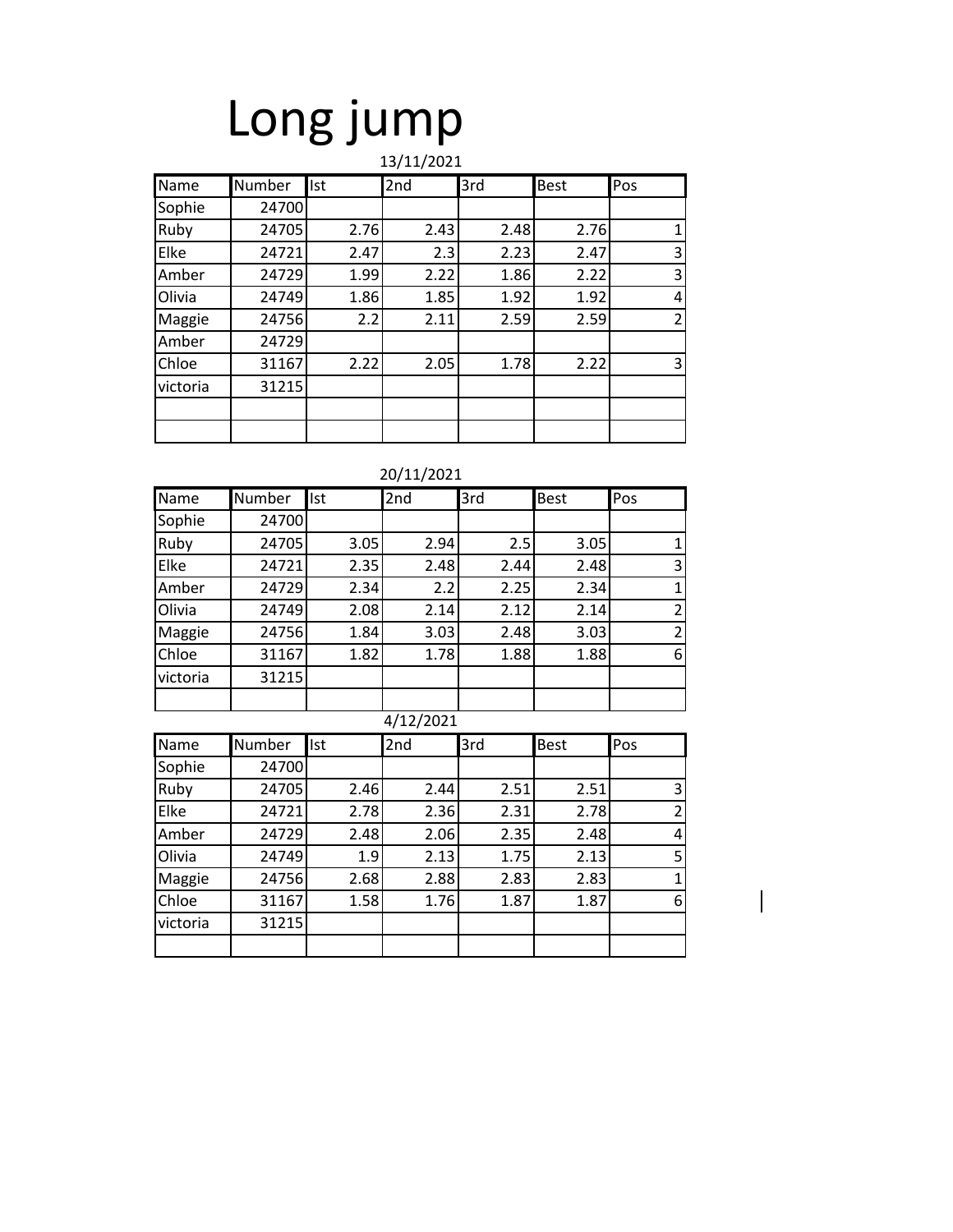11/12/2021

| Name     | Number | Ist  | 2nd  | 3rd  | <b>Best</b> | Pos           |
|----------|--------|------|------|------|-------------|---------------|
| Sophie   | 24700  |      |      |      |             |               |
| Ruby     | 24705  | 2.6  | 2.52 | 2.66 | 2.66        | $\mathcal{P}$ |
| Elke     | 24721  | 2.8  | 2.73 | 0    | 2.8         |               |
| Amber    | 24729  | 2.1  | 1.94 | 2.05 | 2.05        | 5             |
| Olivia   | 24749  | 2.66 | 2.29 | 1.84 | 2.29        | 4             |
| Maggie   | 24756  | 2.5  |      | 2.64 | 2.64        | 3             |
| Chloe    | 31167  |      |      |      |             |               |
| victoria | 31215  | 1.6  |      | 0    | 1.6         | 6             |
|          |        |      |      |      |             |               |

#### 15/01/2022

| Name     | Number | <b>Ist</b> | 2nd  | 3rd  | <b>Best</b> | Pos            |
|----------|--------|------------|------|------|-------------|----------------|
| Sophie   | 24700  |            |      |      |             |                |
| Ruby     | 24705  | 2.7        | 2.77 | 2.7  | 2.77        |                |
| Elke     | 24721  |            |      |      |             |                |
| Amber    | 24729  |            |      |      |             |                |
| Olivia   | 24749  | 1.78       | 1.82 | 1.95 | 1.95        | $\overline{2}$ |
| Maggie   | 24756  |            |      |      |             |                |
| Amber    | 24729  |            |      |      |             |                |
| Chloe    | 31167  |            |      |      |             |                |
| victoria | 31215  | 1.58       | 1.52 | 1.58 | 1.25        | 3              |
|          |        |            |      |      |             |                |

| Name     | Number | <b>Ist</b> | 2nd  | 3rd  | <b>Best</b> | Pos |
|----------|--------|------------|------|------|-------------|-----|
| Sophie   | 24700  |            |      |      |             |     |
| Ruby     | 24705  | 2.84       | 2.88 | 2.64 | 2.88        | 3   |
| Elke     | 24721  | 2.67       | 2.77 | 2.97 | 2.97        |     |
| Amber    | 24729  |            |      |      |             |     |
| Olivia   | 24749  | 1.85       | 1.98 | 2.16 | 2.16        | 4   |
| Maggie   | 24756  | 2.72       | 2.72 | 3.04 | 3.04        | 1   |
| Amber    | 24729  |            |      |      |             |     |
| Chloe    | 31167  |            |      |      |             |     |
| victoria | 31215  |            |      |      |             |     |
|          |        |            |      |      |             |     |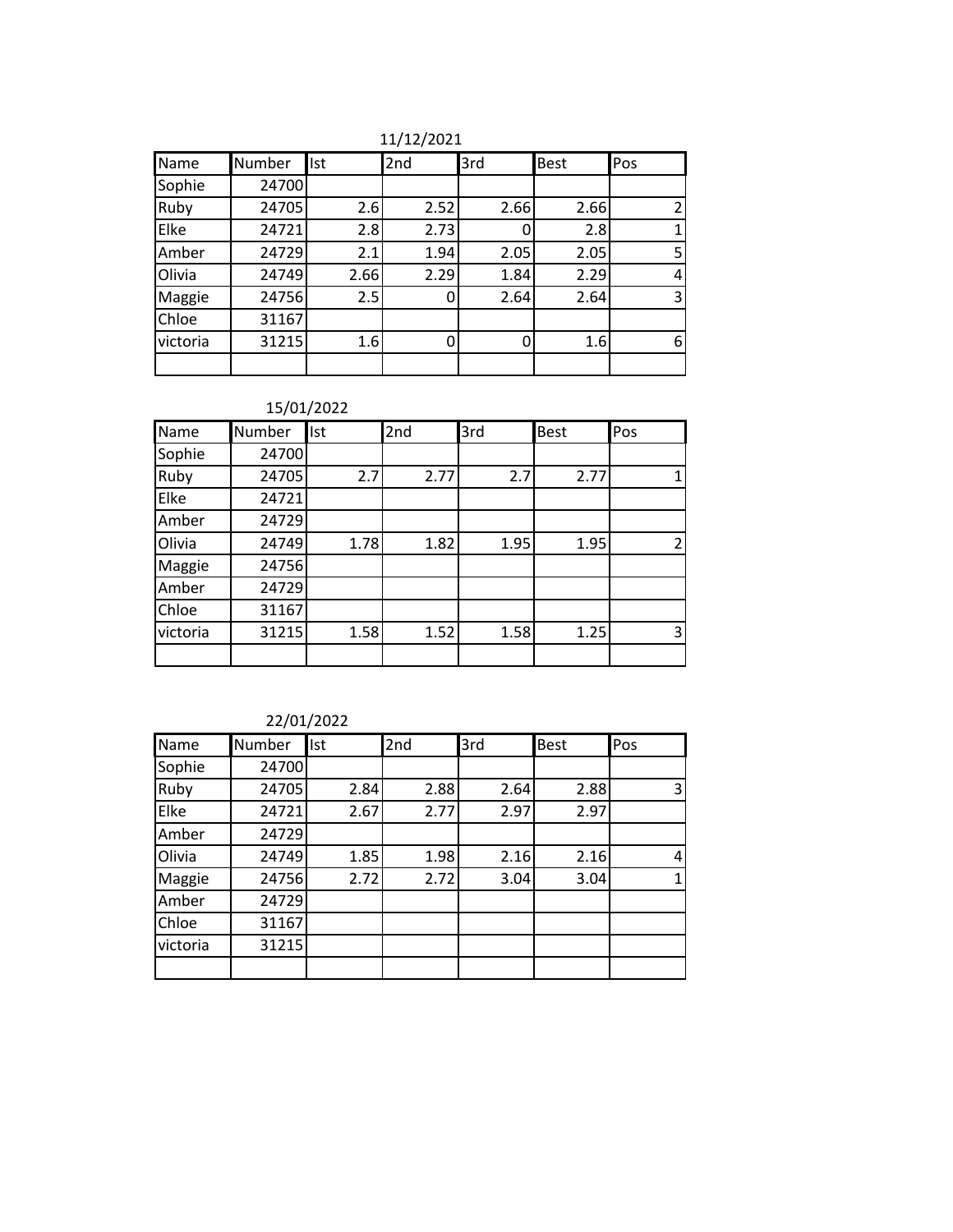| Name     | Number | <b>Ist</b> | 2nd  | 3rd  | <b>Best</b> | Pos |
|----------|--------|------------|------|------|-------------|-----|
| Sophie   | 24700  |            |      |      |             |     |
| Ruby     | 24705  | 2.84       | 2.82 | 2.92 | 2.9         | 2   |
| Elke     | 24721  | 2.93       | 2.71 | 2.48 | 2.93        | 1   |
| Amber    | 24729  | 2.29       | 2.53 | 2.18 | 2.53        |     |
| Olivia   | 24749  | 2.32       | 2.25 | 2.39 | 2.39        |     |
| Maggie   | 24756  | 2.76       | 2.89 | 2.72 | 2.89        | 3   |
| Chloe    | 31167  | 2.21       | 2.14 | 222  | 222         |     |
| victoria | 31215  | 1.93       | 1.9  | 1.9  | 19          |     |
|          |        |            |      |      |             |     |

| Name     | Number | <b>Ist</b> | 2nd  | 3rd  | <b>Best</b> | Pos            |
|----------|--------|------------|------|------|-------------|----------------|
| Sophie   | 24700  |            |      |      |             |                |
| Ruby     | 24705  | 2.93       | 3.21 | 3.31 | 3.31        |                |
| Elke     | 24721  | 2.41       | 2.48 | 2.7  | 2.7         | $\mathfrak{p}$ |
| Amber    | 24729  | 2.09       | 1.97 | 1.96 | 2.09        | 4              |
| Olivia   | 24749  | 2.23       | 2.26 | 2.28 | 2.28        | 3              |
| Maggie   | 24756  |            |      |      |             |                |
| Chloe    | 31167  | 1.57       | 1.87 | 1.78 | 1.87        | 6              |
| victoria | 31215  | 1.96       | 2.07 | 2.08 | 2.08        | 5              |
|          |        |            |      |      |             |                |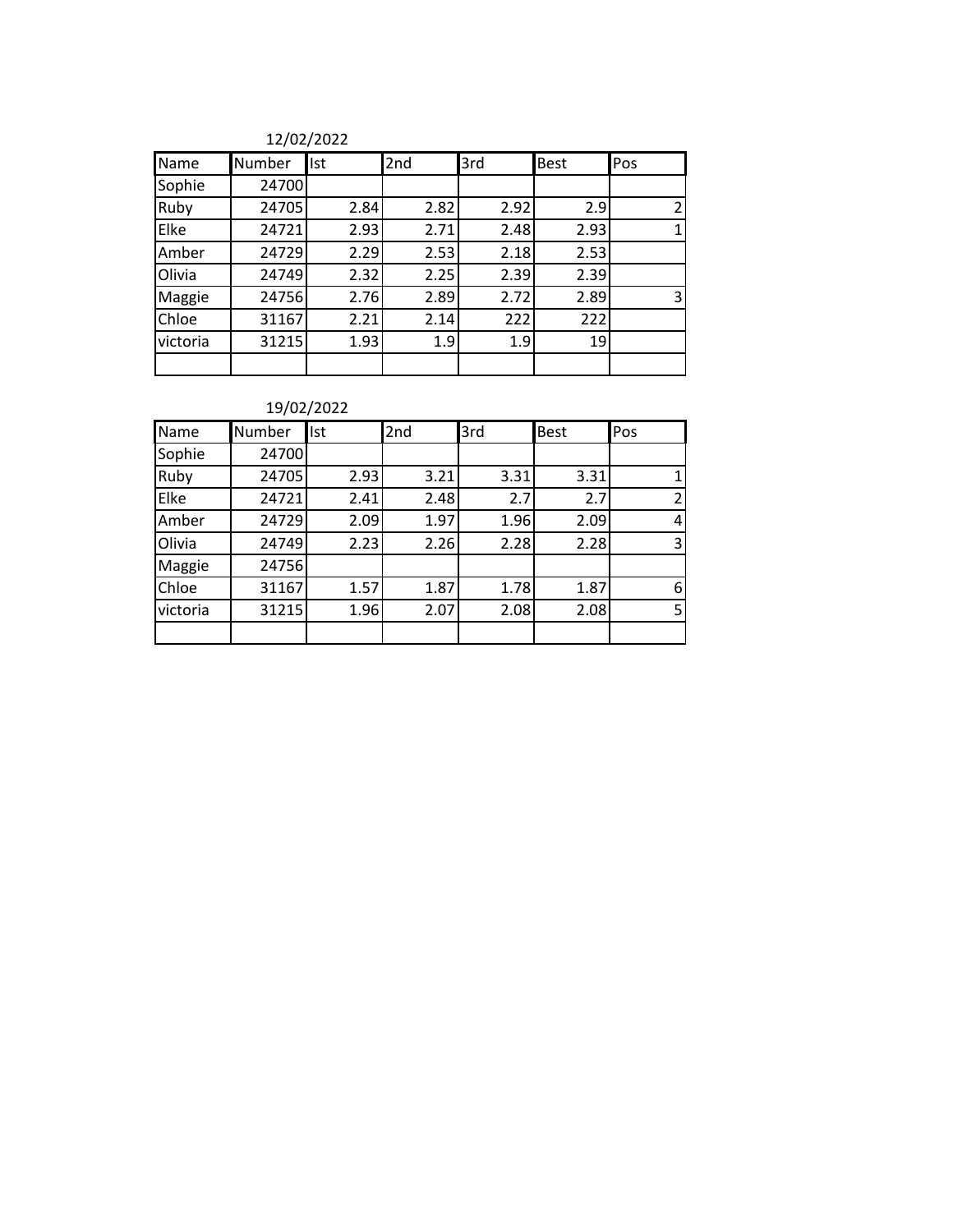# Shotput

|          |        |            | 6/11/2021  |      |             |                         |
|----------|--------|------------|------------|------|-------------|-------------------------|
| Name     | Number | Ist        | 2nd        | 3rd  | <b>Best</b> | Pos                     |
| Sophie   | 24700  |            |            |      |             |                         |
| Ruby     | 24705  | 4.2        | 4.36       | 4.34 | 4.97        | $\mathbf 1$             |
| Elke     | 24721  | 3.81       | 4.44       | 3.66 | 4.44        | $\overline{\mathbf{c}}$ |
| Amber    | 24729  | 1.87       | 2.45       | 3.29 | 3.29        | 5                       |
| Olivia   | 24749  | 2.93       | 2.77       | 3.46 | 3.46        | 4                       |
| Maggie   | 24756  | 2.65       | 2.96       | 3.48 | 4.16        | 3                       |
| Chloe    | 31167  |            |            |      |             |                         |
| Victoria |        |            |            |      |             |                         |
|          |        |            |            |      |             |                         |
|          |        |            | 13/11/2021 |      |             |                         |
| Name     | Number | Ist        | 2nd        | 3rd  | <b>Best</b> | Pos                     |
| Sophie   | 24700  |            |            |      |             |                         |
| Ruby     | 24705  | 2.26       | 4.46       | 5.65 | 5.65        | 1                       |
| Elke     | 24721  | 3.86       | 4.36       | 4.97 | 4.97        | $\overline{c}$          |
| Amber    | 24729  | 2.65       | 2.82       | 2.62 | 2.82        | 6                       |
| Olivia   | 24749  | 2.88       | 3.05       | 2.76 | 3.05        | 5                       |
| Maggie   | 24756  | 2.78       | 3.09       | 3.57 | 3.57        | 3                       |
| Chloe    | 31167  | 3.11       | 2.87       | 3.1  | 3.11        | 4                       |
| Victoria |        |            |            |      |             |                         |
|          |        |            |            |      |             |                         |
|          |        |            | 20/11/2021 |      |             |                         |
| Name     | Number | Ist        | 2nd        | 3rd  | <b>Best</b> | Pos                     |
| Sophie   | 24700  |            |            |      |             |                         |
| Ruby     | 24705  | 4.93       | 4.28       | 4.16 | 4.93        | $\mathbf 1$             |
| Elke     | 24721  | 3.94       | 4.26       | 4.89 | 4.89        | $\overline{\mathbf{c}}$ |
| Amber    | 24729  | 2.82       | 2.81       | 2.37 | 2.82        | 6                       |
| Olivia   | 24749  | 2.92       | 2.92       | 3.25 | 3.25        | 5                       |
| Maggie   | 24756  | 3.19       | 2.97       | 3.48 | 3.48        | 4                       |
| Chloe    | 31167  | 2.75       | 2.78       | 3.63 | 3.63        | 3                       |
| Victoria |        |            |            |      |             |                         |
|          |        |            |            |      |             |                         |
|          |        |            | 4/12/2021  |      |             |                         |
| Name     | Number | <b>Ist</b> | 2nd        | 3rd  | <b>Best</b> | Pos                     |
| Sophie   | 24700  |            |            |      |             |                         |
| Ruby     | 24705  | 3.25       | 4.23       | 3.92 | 4.23        | $\overline{c}$          |
| Elke     | 24721  | 4.67       | 4.61       | 3.3  | 4.67        | $\mathbf 1$             |
| Amber    | 24729  | 2.11       | 2.52       | 2.06 | 2.52        | 6                       |
| Olivia   | 24749  | 3.28       | 3.37       | 2.84 | 3.37        | 4                       |
| Maggie   | 24756  | 3.09       | 2.78       | 3.08 | 3.09        | 5                       |
| Chloe    | 31167  | 3.38       | 2.51       | 3.72 | 3.72        | 3                       |
| Victoria |        |            |            |      |             |                         |
|          |        |            |            |      |             |                         |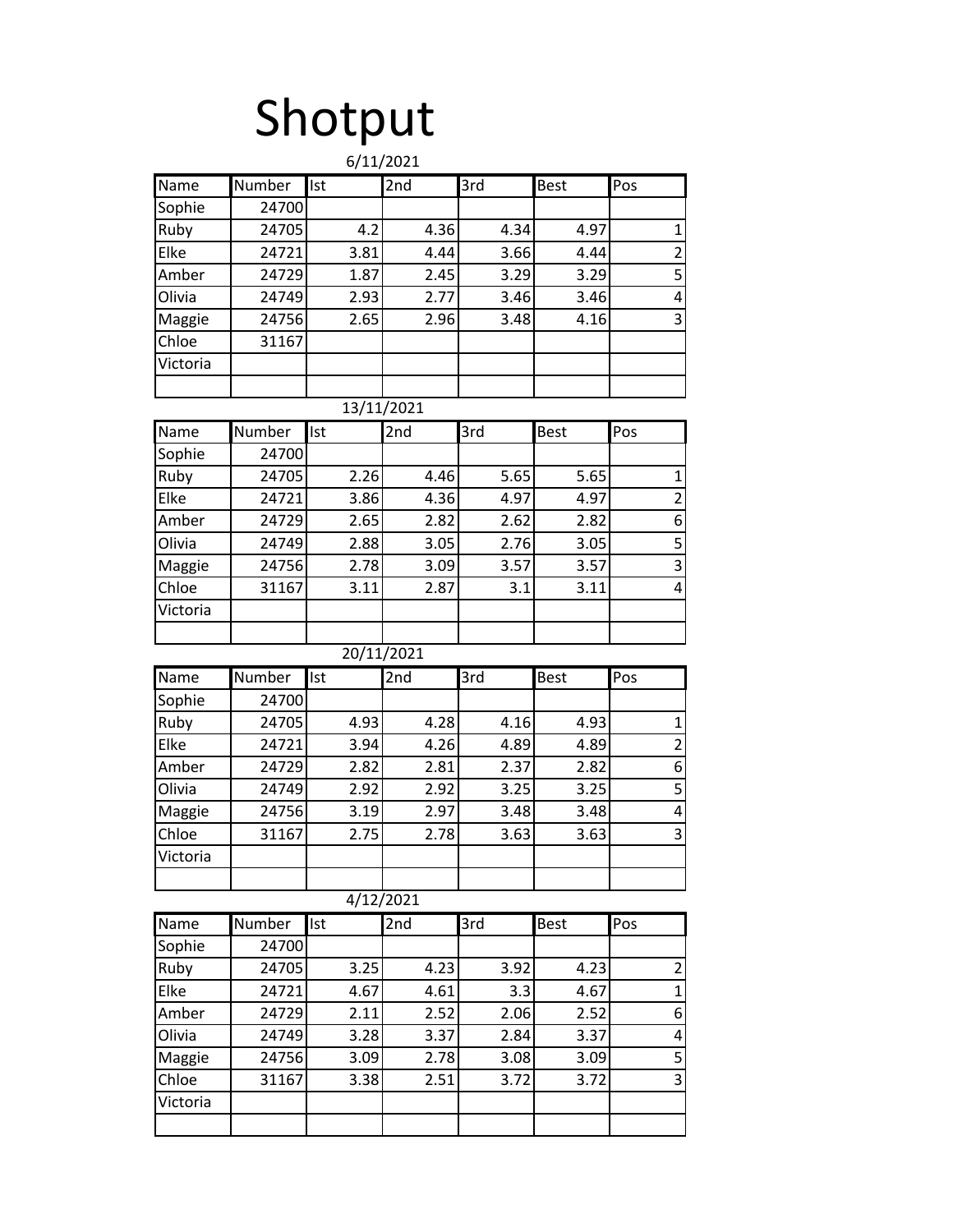15/01/2022

| Name     | Number | Ist  | 2nd  | 3rd  | Best | Pos            |
|----------|--------|------|------|------|------|----------------|
| Sophie   | 24700  |      |      |      |      |                |
| Ruby     | 24705  | 4.64 | 4.18 | 4.34 | 4.64 |                |
| Elke     | 24721  |      |      |      |      |                |
| Amber    | 24729  |      |      |      |      |                |
| Olivia   | 24749  | 2.8  | 2.99 | 3.18 | 3.18 | 3              |
| Maggie   | 24756  |      |      |      |      |                |
| Chloe    | 31167  |      |      |      |      |                |
| Victoria | 31215  | 4.15 | 4.45 | 3.83 | 4.45 | $\overline{2}$ |
|          |        |      |      |      |      |                |

| Name     | Number | <b>Ist</b> | 2nd  | 3rd  | <b>Best</b> | Pos            |
|----------|--------|------------|------|------|-------------|----------------|
| Sophie   | 24700  |            |      |      |             |                |
| Ruby     | 24705  | 4.05       | 4.25 | 4.29 | 4.29        | $\overline{2}$ |
| Elke     | 24721  | 4.7        | 5.08 | 4.43 | 5.08        |                |
| Amber    | 24729  |            |      |      |             |                |
| Olivia   | 24749  | 3          | 2.9  | 2.7  |             | 4              |
| Maggie   | 24756  | 4.25       | 3.35 | 3.54 | 2.25        | 3              |
| Chloe    | 31167  |            |      |      |             |                |
| Victoria |        |            |      |      |             |                |
|          |        |            |      |      |             |                |

5/02/2022

| Name     | Number | Ist  | 2nd  | 3rd  | <b>Best</b> | Pos            |
|----------|--------|------|------|------|-------------|----------------|
| Sophie   | 24700  |      |      |      |             |                |
| Ruby     | 24705  | 3.72 | 3.44 | 3.52 | 3.72        | 3              |
| Elke     | 24721  | 4.49 | 3.83 | 3.94 | 4.49        |                |
| Amber    | 24729  |      |      |      |             |                |
| Olivia   | 24749  | 3.56 | 3.34 | 3.38 | 3.56        | 4              |
| Maggie   | 24756  | 3.56 | 2.9  | 3.35 | 3.56        | 4              |
| Chloe    | 31167  |      |      |      |             |                |
| Victoria |        | 3.71 | 4.45 | 3.5  | 4.45        | $\mathfrak{p}$ |
|          |        |      |      |      |             |                |

| 12/02/2022 |  |
|------------|--|
|            |  |

| Name     | Number | Ist  | 2nd  | 3rd  | <b>Best</b> | Pos          |
|----------|--------|------|------|------|-------------|--------------|
| Sophie   | 24700  |      |      |      |             |              |
| Ruby     | 24705  | 3.99 | 3.53 | 3.72 | 3.99        | 2            |
| Elke     | 24721  | 4.15 | 3.94 | 4.07 | 4.15        | $\mathbf{1}$ |
| Amber    | 24729  |      |      |      |             |              |
| Olivia   | 24749  | 3.22 | 3.22 | 3.74 | 3.74        | 4            |
| Maggie   | 24756  | 2.98 | 2.66 | 3.34 | 3.34        | 4            |
| Chloe    | 31167  | 3    | 2.91 | 2.36 |             |              |
| Victoria |        | 3.2  | 3.6  | 3.95 | 3.95        | 3            |
|          |        |      |      |      |             |              |